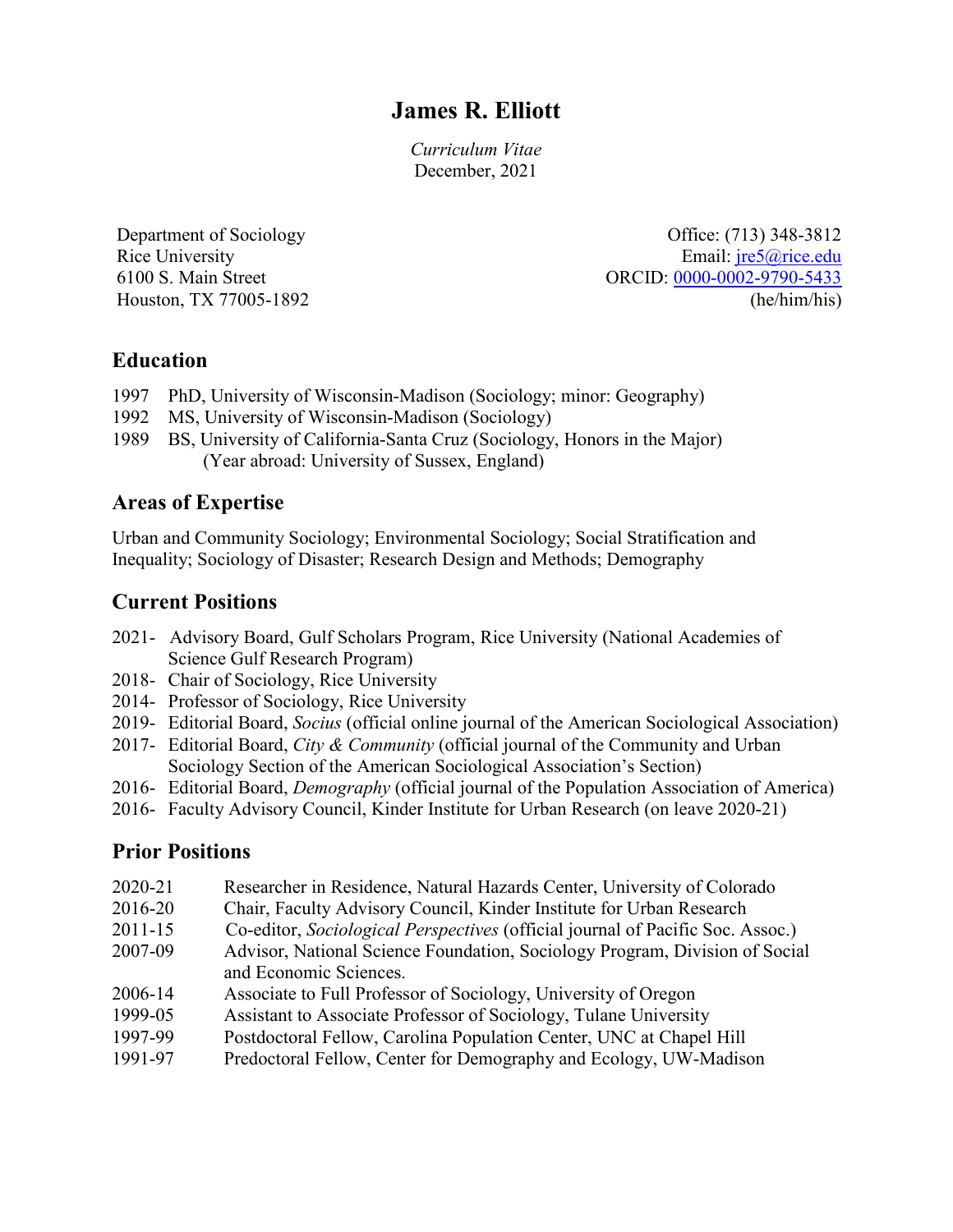### **Book**

Frickel, Scott and James R. Elliott. 2018. *[Sites Unseen: Uncovering Hidden Hazards in](https://www.russellsage.org/publications/sites-unseen)  [American Cities](https://www.russellsage.org/publications/sites-unseen)*. New York: Russell Sage Foundation. (Foreword by Harvey Molotch)†

† Winner of the 2020 Robert E. Park Award from the Community and Urban Sociology Section of the American Sociological Association.

Part of the American Sociological Association's Rose Series in Sociology.

Covered by more than 40 news outlets including *[The American Prospect,](https://prospect.org/topics/scott-frickel-james-r.-elliott/) AOL, [Business](https://www.businessinsider.com/radioactive-object-found-in-8-billion-san-francisco-neighborhood-2018-9)  [Insider,](https://www.businessinsider.com/radioactive-object-found-in-8-billion-san-francisco-neighborhood-2018-9) [The Conversation,](https://theconversation.com/what-lies-beneath-to-manage-toxic-contamination-in-cities-study-their-industrial-histories-104897) [Curbed](https://www.curbed.com/2018/10/9/17952764/real-estate-pollution-superfund-industrial) (part of Vox Media), ecoWatch, ecoWURD Philadelphia, [The Guardian](https://www.theguardian.com/us-news/2018/sep/19/hazadarous-waste-us-cities-sites-unseen-book-interview)*, *Global Economic Intersection, GreenBiz, Greenwich Time, [The Guardian](https://www.theguardian.com/us-news/2018/sep/19/hazadarous-waste-us-cities-sites-unseen-book-interview) Pacific Standard, [Houston Chronicle,](https://www.houstonchronicle.com/local/gray-matters/article/hazardous-waste-manufacturing-sites-redevelopment-13481046.php) Idaho Press-Tribune, [Philadelphia](https://www.inquirer.com/philly/news/sites-unseen-toxic-philly-scott-frickel-james-elliott-industrial-hazards-20181012.html)  [Inquirer,](https://www.inquirer.com/philly/news/sites-unseen-toxic-philly-scott-frickel-james-elliott-industrial-hazards-20181012.html) Seattle Post-Intelligencer, [US News & World Report](https://www.usnews.com/news/cities/articles/2018-12-21/what-lies-beneath-uncovering-cities-toxic-secrets)*. Subject of author interviews with *[iHeartRadio Philadelphia \(WDAS\)](https://www.iheart.com/podcast/482-philadelphia-commun-28438308/episode/11-25-scott-frickel-and-james-elliot-30189730/)* and *[The Morning Show](https://www.wpr.org/what-know-and-do-about-industrial-history-urban-areas) (Wisconsin Public Radio)*.

Reviewed in *[American Journal of Sociology](https://www.journals.uchicago.edu/doi/10.1086/707125)*, *[City & Community](https://onlinelibrary.wiley.com/doi/full/10.1111/cico.12408)*, *[Human Ecology](https://pdfs.semanticscholar.org/00cb/00c09b7d60b29300148d599d7f164fa81cc4.pdf)  [Review](https://pdfs.semanticscholar.org/00cb/00c09b7d60b29300148d599d7f164fa81cc4.pdf)*, *[La Vie de Idées](https://booksandideas.net/IMG/pdf/en_toxic_urban_land_marichalar_10062019.pdf)* (in French & English)

### **Refereed Articles, Chapters & Other Scholarly Materials**

(\* Denotes student or postdoctoral coauthor)

Elliott, James R., Kevin Loughran, and Phylicia Lee Brown.\* 2021. "Divergent Residential Pathways from Flood-Prone Areas: How Neighborhood Inequalities Are Shaping Urban Climate Adaptation." *Social Problems* (in press). [Available](https://academic.oup.com/socpro/advance-article-abstract/doi/10.1093/socpro/spab059/6375041?redirectedFrom=fulltext) online.†

† Covered by *[NPR News Now](https://mms.tveyes.com/PlaybackPortal.aspx?SavedEditID=e78f6f11-69e4-430a-9216-ec08e8462baa) (on more than 900 affiliate stations across the U.S.)*, *[Houston Public Media](http://dateline.rice/june-30-elliott-brown)*, *[Phys.org](http://dateline.rice/june-30-elliott-brown)*, *[Coastal News Today](https://www.coastalnewstoday.com/post/tx-flood-relocation-disproportionately-affects-non-white-houston-neighborhoods-study-says)*, and *[Planetizen](https://www.planetizen.com/news/2021/07/114037-flood-buyouts-exacerbate-inequality-harris-county-texas)*.

- Loughran, Kevin and James R. Elliott. 2021. "Unequal Retreats: How Racial Segregation Shapes Climate Adaptation." *Housing Policy Debate* (in press). [Available online.](https://www.tandfonline.com/doi/full/10.1080/10511482.2021.1931928)
- Bento, Asia\* and James R. Elliott. 2021. "The Racially Unequal Impacts of Natural Disasters and Federal Recovery Assistance on Local Self-Employment Rates." *Social Currents* (in press). [Available online.](https://journals.sagepub.com/doi/full/10.1177/23294965211028841)†

Covered by [Federal News Network](https://federalnewsnetwork.com/tom-temin-federal-drive/2021/08/new-study-finds-fema-disaster-aid-boosts-entrepreneurship-increases-racial-disparities/) (radio segment also aired seven times on WTOP2- AM in Washington, DC), Houston Public Media, [NewsBreak,](https://www.newsbreak.com/news/2338935368911/fema-disaster-recovery-funds-favor-white-entrepreneurs-study-finds) [SpotonTexas,](https://spotontexas.com/tx-colleges/2893210/fema-disaster-recovery-funds-favor-white.html)

Elliott, James R. and Kevin T. Smiley. 2021. "Socio‐Demographic Inequalities in Environmental Exposures." In *International Handbook on Population and Environment*.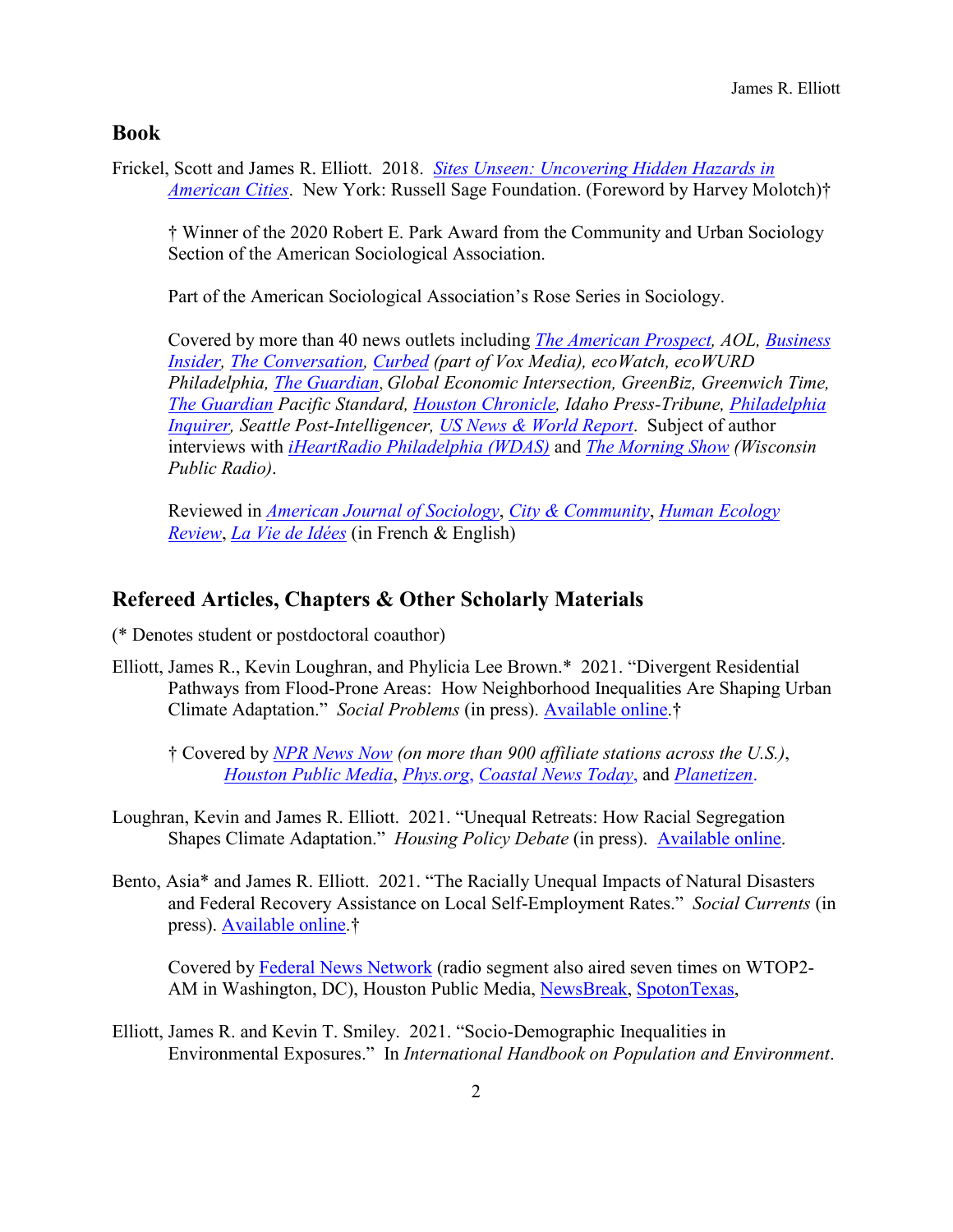New York: Springer (in press.)

- Loughran, Kevin and James R. Elliott. 2021. "The Policy Challenges of Urban Flooding, Managed Retreat & Social Equity." *Public Policy Lab Brief*. Philadelphia: Temple University (in press). [Available online.](https://drive.google.com/file/d/1Ui7bG128L5JmsBATlLPeG3aTEy-pL2Lc/view)
- Marlow, Thomas\*, Scott Frickel, and James R. Elliott. 2020. "Do Legacy Industrial Sites Produce Legacy Effects? Environmental Inequality Formation in Rhode Island's Industrial Core." *Sociological Forum* 35(4): 1093-1113. [Available online.](https://onlinelibrary.wiley.com/doi/epdf/10.1111/socf.12639)
- Elliott, James R., Phylicia Lee Brown\*, and Kevin Loughran\*. 2020. "Racial Inequities in Federal Buyouts of Flood-Prone Homes: A Nationwide Assessment of Environmental Adaptation." *Socius: Sociological Research for a Dynamic World*. 6: 1-15. [Available](https://doi.org/10.1177/2378023120905439)  [online.](https://doi.org/10.1177/2378023120905439)†
	- † Covered by *[The New York Times](https://www.nytimes.com/2021/06/07/climate/FEMA-race-climate.html)*, *[The Guardian](https://www.theguardian.com/us-news/2021/apr/18/hurricane-sandy-new-york-far-rockaway-climate-gentrification-hit)*, *[Scientific American,](https://www.scientificamerican.com/article/racial-inequalities-in-housing-extend-to-flood-buyout-programs/) Chicago Tribune, Baltimore Sun, [Homeland Security News Wire,](http://www.homelandsecuritynewswire.com/dr20200220-flood-buyouts-benefit-the-whitest-atrisk-neighborhoods) [Mirage News,](https://www.miragenews.com/flood-buyouts-benefit-cities-and-their-whitest-at-risk-neighborhoods/) [E&E ClimateWire,](https://www.eenews.net/climatewire/2020/02/19/stories/1062387985) [Houston Public Media/Morning Edition,](https://www.houstonpublicmedia.org/articles/shows/hpm-local-newscast/2020/02/24/361581/hpm-local-newscast-for-7-am-monday-february-24-2020/) [PhysOrg,](https://phys.org/news/2020-02-buyouts-disproportionately-benefit-whitest-at-risk.html) [Futurity,](https://www.futurity.org/flood-buyout-whitest-communities-2282602-2/) [GivingCompass,](https://www.givingcompass.org/article/the-whitest-communities-most-benefit-from-flood-buyouts/) [UrbanEdge,](https://kinder.rice.edu/urbanedge/2020/02/18/study-reveals-effects-white-privilege-fema-flood-buyout-program-Houston-hurricane-harvey) [DSNews](https://dsnews.com/daily-dose/02-24-2020/the-racial-divide-of-flood-damage-buyouts)*
- Gori, Avantika\*, Ioannis Gidaris\*, James R. Elliott, Jamie Padgett, Kevin Loughran\*, Philip Bedient, Pranavesh Panakkal\*, and Andrew Juan. 2020. "Accessibility and Recovery Assessment of Houston's Roadway Network Due to Fluvial Flooding during Hurricane Harvey." *Natural Hazards Review*. 21(2): 1-20. [Available online.](https://ascelibrary.org/doi/10.1061/%28ASCE%29NH.1527-6996.0000355)
- Elliott, James R. 2020. Book Review: *Black Wave: How Networks and Governance Shaped Japan's 3/11 Disasters*, by Daniel Aldrich. Chicago: University of Chicago Press, 2019. *Social Forces*. [https://academic.oup.com/sf/advance](https://academic.oup.com/sf/advance-article/doi/10.1093/sf/soaa011/5721136)[article/doi/10.1093/sf/soaa011/5721136](https://academic.oup.com/sf/advance-article/doi/10.1093/sf/soaa011/5721136) .
- Loughran, Kevin\* and James R. Elliott. 2019. "Residential Buyouts as Environmental Mobility: Examining Where Homeowners Move to Illuminate Social Inequities in Climate Adaptation." *Population and Environment* 41(1): 52-70. [Available online.](https://doi.org/10.1007/s11111-019-00324-7)
- Howell, Junia\* and James R. Elliott. 2019. "Damages Done: The Longitudinal Impacts of Natural Hazards on Wealth Inequality in the United States." *Social Problems* 66(3): 448- 467.† [Available online.](https://doi.org/10.1093/socpro/spy016)

† 2019 Honorable Mention, Allan Schnaiberg Outstanding Publication Award from the Environmental Sociology Section of the American Sociological Association.

["Most discussed"](https://academic.oup.com/socpro/pages/high-impact) article in *Social Problems*, 2018-Present.

Covered more than 100 media outlets, including *[The Atlantic,](https://www.theatlantic.com/ideas/archive/2019/01/why-natural-disasters-are-worse-poor/580846/) [The Nation,](https://www.thenation.com/article/society/hud-fema-renters-natural-disaster/) [PBS](https://www.pbs.org/newshour/economy/making-sense/how-natural-disasters-can-increase-inequality)*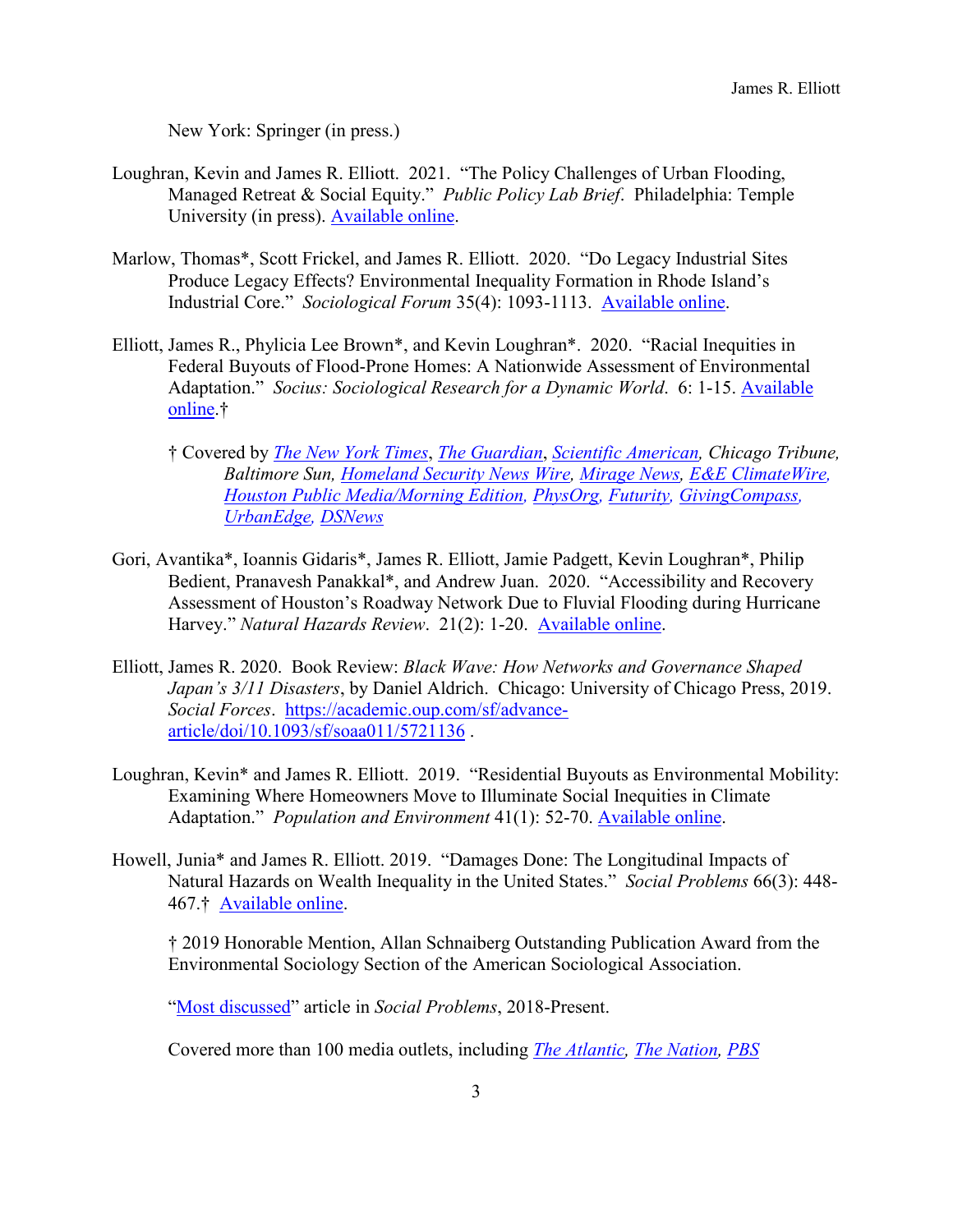*[NewsHour,](https://www.pbs.org/newshour/economy/making-sense/how-natural-disasters-can-increase-inequality) [Scientific American/](https://www.scientificamerican.com/article/disaster-loans-entrench-disparities-in-black-communities/)E&E News, [Scientific American,](https://www.scientificamerican.com/article/fix-disaster-response-now1/) [The New York Times,](https://www.nytimes.com/2021/06/07/climate/FEMA-race-climate.html) [Los Angeles National Public Radio](https://dcs.megaphone.fm/KPC1358778462.mp3?key=d6f11194910a11b39c29153f48fe17c1&listener=c00e1b0d-3ec0-4c94-98cd-4ab5e40c96b1)* (16.45 – 22.45), *[Salon](https://www.salon.com/2021/09/15/biden-must-make-racial-justice-central-to-post-ida-disaster-recovery/)*, *Bloomberg Newsweek, USA Today, U.S. News and World Report, Vice.Com, Forbes*, *Futurity*, *Homeland Security News Wire*, *Science Daily*, *Daily Beast, the Conversation, Pacific Standard, The Los Angeles Times, The Chicago Tribune, The Seattle Post-Intellegencer, The Houston Chronicle, Houston Matters (National Public Radio), UniVision, U.S. News & World Report, [Nation of Change](https://www.nationofchange.org/2021/04/07/sacrifice-zones-how-people-of-color-are-targets-of-environmental-racism/)*, in addition to national think tank newsletters, including the National Low Income Housing Coalition, and Netflix documseries *[Explained](https://www.netflix.com/title/80216752)*, Episode: Hurricanes (18:20 mark).

Presented to the U.S. Government Accountability Office (the research wing of the US Congress), November 14, 219, Washington, DC. Cited as a motivating influence in the *[National Advisory Council Report to the FEMA Administrator,](https://www.fema.gov/sites/default/files/documents/fema_nac-report_11-2020.pdf)* November 2020

Loughran, Kevin\*, James R. Elliott, S. Wright Kennedy\*. 2019. "Urban Ecology in the Time of Climate Change: Houston and the Case of Water." *Social Currents* 6(2): 121-140. [Available online.](https://doi.org/10.1177/2329496518797851)†

† Covered by 45 news outlets including *[Houston Public Media,](https://www.houstonpublicmedia.org/articles/news/2018/10/23/308963/researchers-find-connections-between-houston-area-home-buyouts-and-white-flight/) National Public Radio*, and various state and local affiliates.

- Bernier, Carl\*, Sabarethinam Kameshwar\*, James R. Elliott, Jamie E. Padgett, Philip B. Bedient. 2019. "Evaluation of Mitigation Strategies to Protect Petrochemical Infrastructure and Nearby Communities during Storm Surge." *Natural Hazards Review* 19(4): 1-18.
- Elliott, James R., Elizabeth Korver-Glenn\*, and Daniel Bolger.\* 2019. "The Successive Nature of City Parks: Making and Remaking Unequal Access over Time." 18(1): 109-127. [Available](https://doi.org/10.1111/cico.12366) online.

† Covered in [SmartCities Dive](https://www.smartcitiesdive.com/news/houston-sets-its-sights-on-a-more-equitable-park-system/585531/) and the [Urban Edge.](https://kinder.rice.edu/urbanedge/2019/04/17/houston-parks-privileged-leave-children-behind-research)

- Elliott, James R. and Kevin T. Smiley.\* 2019. "Place, Space, and Racially Unequal Exposures to Pollution at Home and Work." *Social Currents* 6(1): 32-50. [Available online.](https://doi.org/10.1177/2329496517704873)
- Elliott, James R. 2019. Book Review: *Recovering Inequality: Hurricane Katrina, the San Francisco Earthquake of 1906, and the Aftermath of Disaster*, by Steve Kroll-Smith. Austin, TX: University of Texas Press, 2018. *Contemporary Sociology* 48(6): 666-668. <https://journals.sagepub.com/doi/pdf/10.1177/0094306119880196r>.
- Howell, Junia and James R. Elliott. 2019. "Climate Change Isn't Hurting Everyone: White Middle Class Americans Benefit from Natural Disasters." *Work in Progress*. (Online blog of American Sociological Association's Sections on Organizations, Occupations, and Work, Economic Sociology, Labor and Labor Movements, and Inequality, Poverty, and Mobility).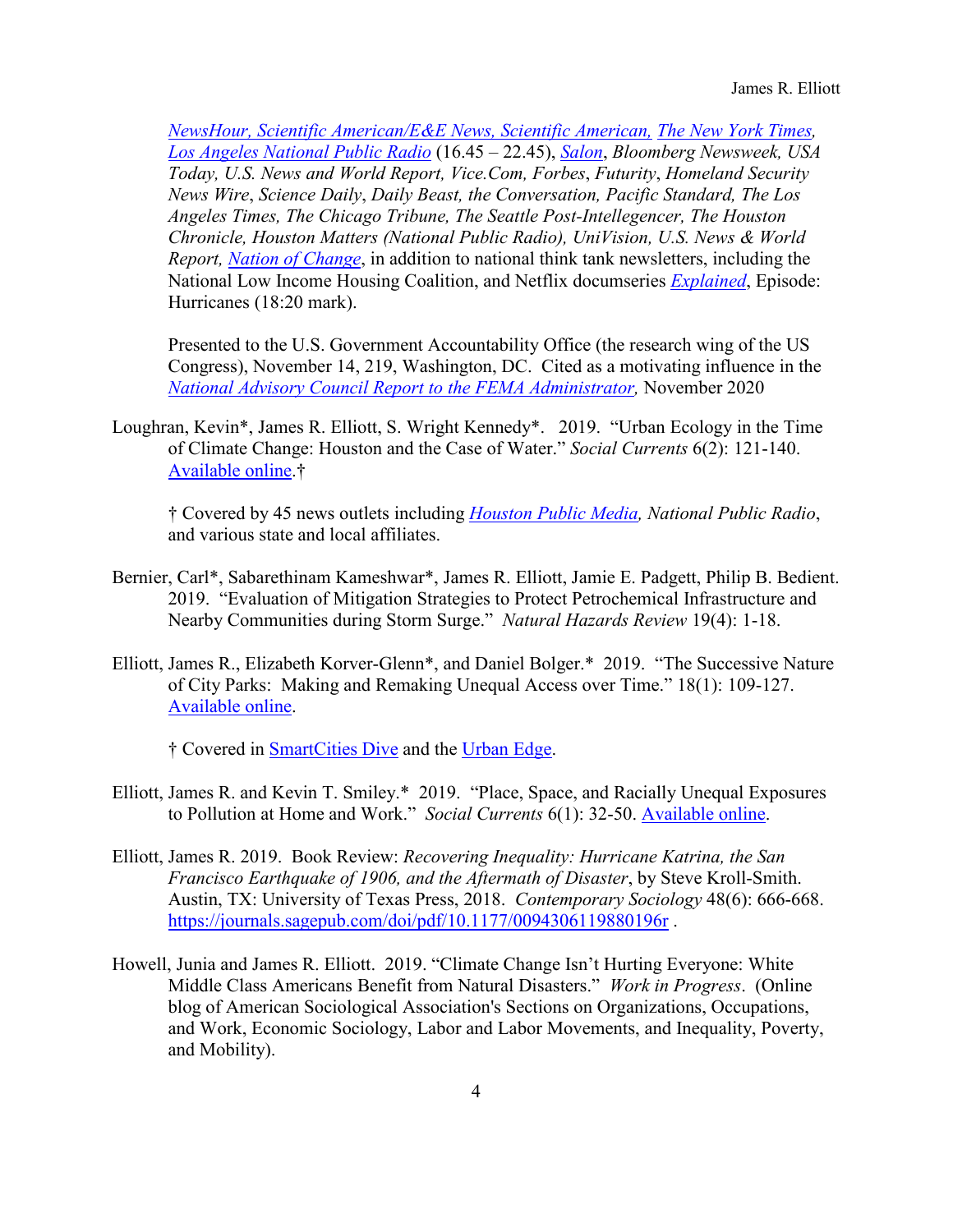Smiley, Kevin T.\*, Junia Howell\* and James R. Elliott. 2018. "Disasters, Local Organizations, and Poverty in the United States, 1998 to 2015." *Population and Environment* 40(2): 115-135.† [Available online.](https://doi.org/10.1007/s11111-018-0304-8)

† Covered by *[ScienMag](http://bit.ly/2PDaeJb)*, *[EurekAlert](https://www.eurekalert.org/pub_releases/2018-11/uab-owb111618.php)*, *[Futurity](https://www.futurity.org/natural-disasters-community-organizations-1924092-2/)*, and *HealthMedicine.net*.

- Thomas, Katherine A.\*, James R. Elliott, and Sergio Chávez. 2018. "Community Perceptions of Industrial Risks Before and After a Toxic Flood: The Case of Houston and Hurricane Harvey." *Sociological Spectrum* 38(6): 371-386. [Available online.](https://doi.org/10.1080/02732173.2018.1532367)
- Raker, Ethan J.\* and James R. Elliott. 2018. "Attitudes toward Mass Arrivals: Variations by Racial, Spatial, and Temporal Distances to Incoming Disaster Evacuees." *Social Science Quarterly* 99(3): 1200-1213. [Available online.](https://doi.org/10.1111/ssqu.12498)
- Frickel, Scott and James R. Elliott. 2018. "What Lies Beneath: To Manage Toxic Contamination in U.S. Cities, Study Their Industrial Histories." *[The Conversation](https://theconversation.com/what-lies-beneath-to-manage-toxic-contamination-in-cities-study-their-industrial-histories-104897)*, December 20:
- Howell, Junia and James R. Elliott. 2018. ["As Disaster Costs Rise, So Does Inequality.](https://doi.org/10.1177/2378023118816795)" *Socius: Sociological Research for a Dynamic World*. 4: 1-2.
- Frickel, Scott and James R. Elliott. 2018. "The Hidden Hazards beneath Trump's Dismantling of the EPA." *[The American Prospect](http://prospect.org/article/hidden-hazards-beneath-trump%E2%80%99s-dismantling-epa)*. October 3:
- Elliott, James R. and Junia Howell.\* 2017. "Beyond Disasters: A Longitudinal Analysis of Natural Hazards' Unequal Impacts on Residential Instability." *Social Forces* 95(3): 1181-1207. [Available online.](https://doi.org/10.1093/sf/sow086)†

† Covered by 9 news outlets including *U.S. News & World Report, MSN, Seattle Post-Intelligencer*, and *International Business Times*.

- Elliott, James R. and Matthew Thomas Clement. 2017. "Natural Hazards and Local Development: The Successive Nature of Landscape Transformation in the United States." *Social Forces* 96(1): 851-876. [Available online.](https://doi.org/10.1093/sf/sox054)
- Bernier, Carl\*, James R. Elliott, Jamie E. Padgett, Frances Kellerman\*, Philip B. Bedient. 2017. "Evolution of Social Vulnerability and Risks of Chemical Spills during Storm Surge along The Houston Ship Channel." *Natural Hazards Review* 18(4). [Available online.](https://doi.org/10.1061/(ASCE)NH.1527-6996.0000252)
- Bernier, Carl\*, Jamie E. Padgett, James R. Elliott, Philip B. Bedient. 2017. "Investigation of Mitigation Strategies to Reduce Storm Surge Impacts Associated with Oil Infrastructures." In *Proceedings of 12th International Conference on Structural Safety & Reliability*, Vienna, Austria, August 6-10.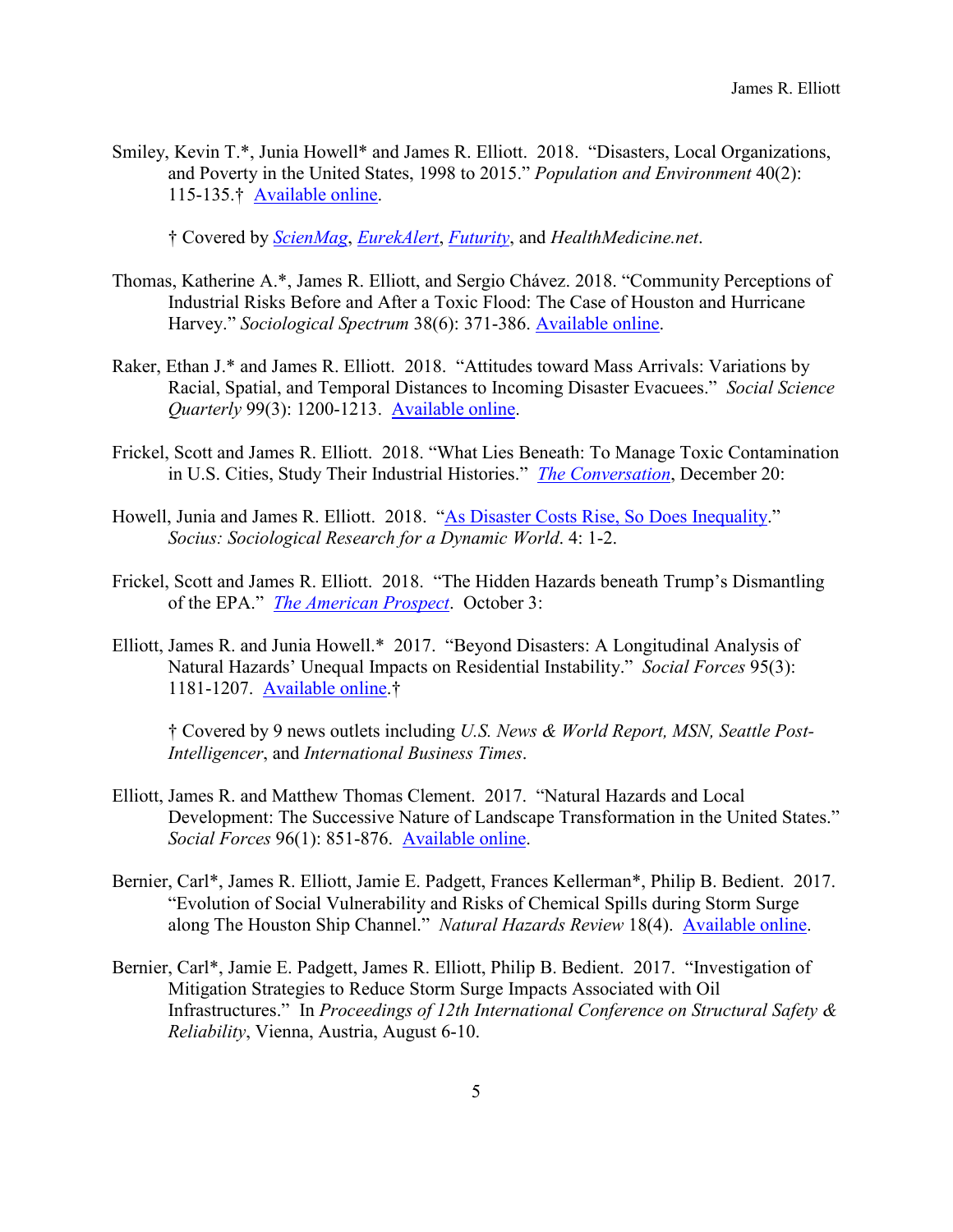McDonald, Steve, Lindsay Hamm\*, James R. Elliott and Peter Knepper.\* 2016. "Race, Place, and Unsolicited Job Leads: How the Ethnoracial Structure of Local Labor Markets Shapes Employment Opportunities." *Social Currents* 3(2): 118-137.†

†Covered by *MSN Money* web broadcast; also featured in 12 other media outlets, including *TheStreet.com*, *Bloomberg Business*; *Phys.Org, ScienceNewsline, e!ScienceNews, Science Codex.* 

Elliott, James R. and Scott Frickel. 2015. "Urbanization as Socio-Environmental Succession: The Case of Hazardous Industrial Site Accumulation." *American Journal of Sociology* 120(6): 1736-1777.†

† 2016 Honorable Mention, Jane Addams Award for Best Article, Community and Urban Sociology Section of the American Sociological Association.

- Elliott, James R. 2015. "Natural Hazards and Residential Mobility: General Patterns and Racially Unequal Outcomes in the United States." *Social Forces* 93(4): 1723-1747. [Available](https://doi.org/10.1093/sf/sou120) online.
- Elliott, James R. and Matthew Thomas Clement.\* 2015. "Developing Spatial Inequalities in Carbon Appropriation: A Sociological Analysis of Local Emissions across the United States." *Social Science Research* 51: 119-131.
- Elliott, James R. 2015. "Foreword: Ten Years Later." Pp. vii-xi in *Rethinking Disaster Recovery: A Hurricane Katrina Retrospective*, edited by Jeannie Haubert. Lanham, MD: Rowman & Littlefield.
- Elliott, James R. and Matthew Thomas Clement.\* 2014. "Urbanization and Carbon Emissions: A Nationwide Study of Local Countervailing Effects in the United States." *Social Science Quarterly* 95(3): 795-816.
- Schultz, Jessica\*, James R. Elliott, and Robert M. O'Brien. 2014. "The Regional Journal in Sociology: Recent Trends and Observations." *The American Sociologist* 45: 185-196.
- Elliott, James R. and Scott Frickel. 2013. "The Historical Nature of Cities: A Study of Urbanization and Hazardous Waste Accumulation." *American Sociological Review* 78(4): 521-543. (Lead article.)
- Schultz, Jessica\* and James R. Elliott. 2013. "Natural Disasters and Local Demographic Change in the United States." *Population and Environment* 34(3): 293-312.
- Haney, Timothy and James R. Elliott. 2013. "The Sociological Determination: A Reflexive Look at Conducting Local Disaster Research after Hurricane Katrina." *Sociology Mind* 3(1): 7-15.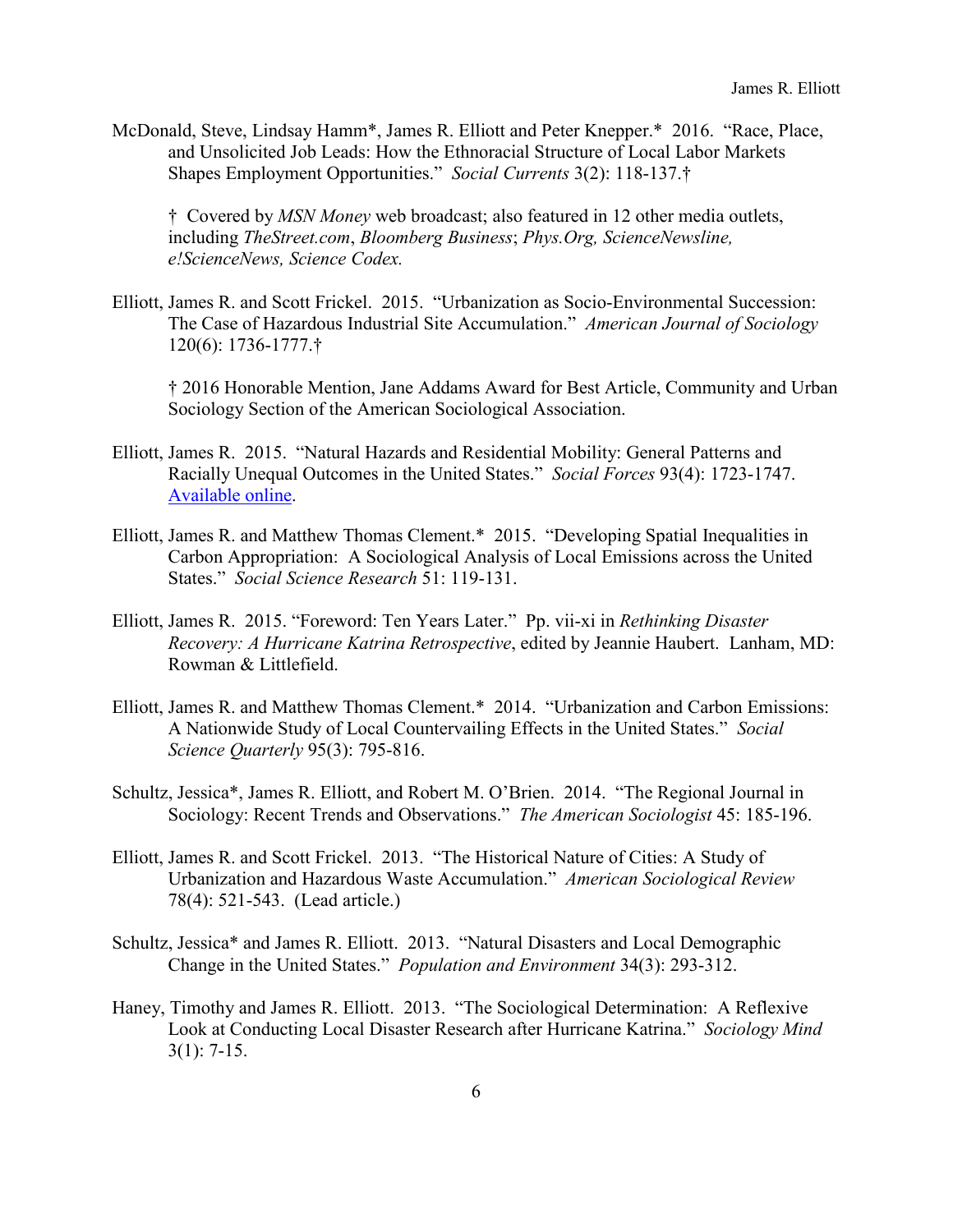- Clement, Matthew Thomas\* and James R. Elliott. 2012. "Growth Machines and Carbon Emissions: A County-Level Analysis of how U.S. Place-Making Contributes to Global Climate Change." *Research in Urban Sociology* Vol. 12: 29-50.
- Elliott, James R. 2012. Book Review: Environmental City: People, Place, Politics and the Meaning of Modern Austin, by William S. Swearingen. *City & Community* 11(2): 226- 227.
- Elliott, James R. and Scott Frickel. 2011. "Environmental Dimensions of Urban Change: Uncovering Relict Industrial Waste Sites and Subsequent Land Use Conversions in Portland and New Orleans." *Journal of Urban Affairs* 33(1): 61-82.
- Elliott, James R. 2011. "Building the Road Ahead: From 'Ethics for Disaster' to 'Obligation from Disaster,'" *Review Journal of Political Philosophy* 8(2): 11-25.
- Elliott, James R. and Jeremy Pais.\* 2010. "When Nature Pushes Back: Environmental Impact and the Spatial Redistribution of Socially Vulnerable Populations." *Social Science Quarterly* 91(5): 1187-1219.
- Elliott, James R., Timothy J. Haney\* and Petrice Sams-Abiodun. 2010. "Limits to Social Capital: Comparing Network Assistance in Two New Orleans Neighborhoods Devastated by Hurricane Katrina." *The Sociological Quarterly* 51(4): 624-648.
- Haney, Timothy\*, James R. Elliott, and Elizabeth Fussell. 2010. "Risk, Roles, Resources, Race, and Religion: A Framework for Understanding Family Evacuation Strategies, Stress, and Return Migration." Pp. 77-102 in *The Sociology of Katrina: Perspectives on a Modern Catastrophe*, 2<sup>nd</sup> Edition, edited by David L. Brunsma, David Overfelt, and J. Steve Picou. Lanham, MD: Rowman& Littlefield.
- Elliott, James R., Amy Bellone Hite and Joel A. Devine. 2009. "Unequal Return: The Uneven Resettlements of New Orleans' Uptown Neighborhoods." *Organization & Environment* 22(4): 410-421.
- Fussell, Elizabeth and James R. Elliott. 2009. "Social Organization of Demographic Responses to Disaster: Studying Population-Environment Interactions in the Case of Hurricane Katrina." *Organization & Environment* 22(4): 379-394.
- Pais, Jeremy\* and James R. Elliott. 2008. "Places as Recovery Machines: Vulnerability and Neighborhood Change after Major Hurricanes." *Social Forces* 86(4): 1415-1453.
- Frickel, Scott and James R. Elliott. 2008. "Tracking Industrial Land Use Conversions: A New Approach for Studying Relict Waste and Urban Development." *Organization & Environment* 21(2): 128-147.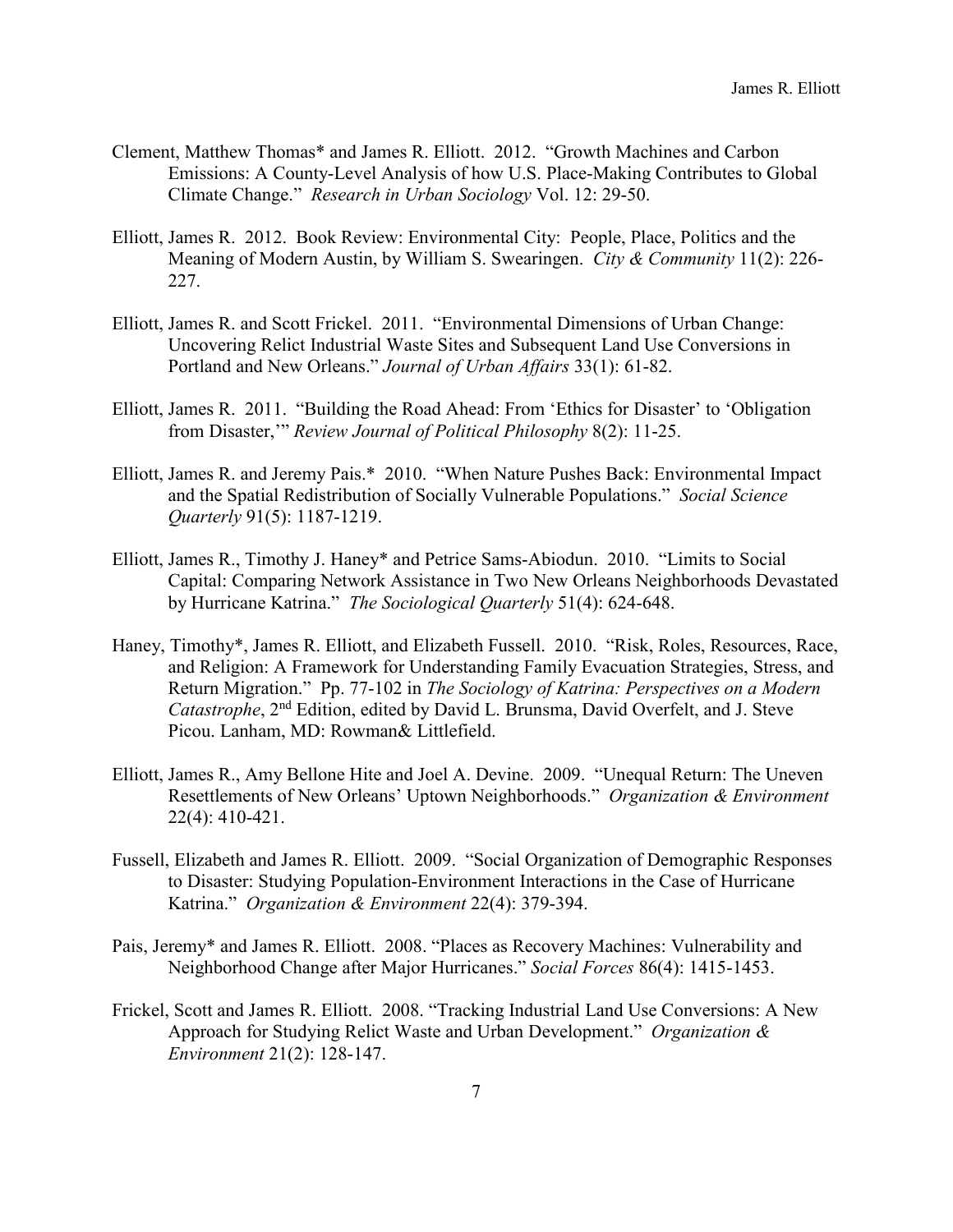- Haney, Timothy\*, James R. Elliott, and Elizabeth Fussell. 2007. "Families and Hurricane Response: Evacuation, Separation, and the Emotional Toll of Hurricane Katrina." Pp. 71-90 in *The Sociology of Katrina: Perspectives on a Modern Catastrophe*, 1st Edition, edited by David L. Brunsma, David Overfelt, and J. Steve Picou. Lanham, MD: Rowman& Littlefield.
- Elliott, James R. 2007. "What's Next? Vulnerability and Post-Disaster Recovery." Invited essay for the Population-Environment Research Network (PERN) Cyberseminar on Population & Natural Hazards, November 5, 2007.
- Elliott, James R. and Jeremy Pais.\*† 2006. "Race, Class, and Hurricane Katrina: Social Differences in Human Responses to Disaster." *Social Science Research* 35(2): 295-321.†
	- † All-time most cited and downloaded article in the journal's history, which began publication in 1972. (More than 50,000 downloads to date.) In top 20 of all social science articles downloaded from ScienceDirect since 2005 (includes 251 social science journals).

 Excerpted and reprinted in *The Urban Sociology Reader, 2nd Edition,* edited by Jan Lin and Christopher Mele (2013): pp. 234-242. New York: Routledge.

- Elliott, James R. and Timothy J. Haney\*. 2006. "Inequality and the City." *Blackwell Encyclopedia of Sociology*.
- Smith, Ryan A. and James R. Elliott. 2005. "Family Structure and Organizational Power: A Multi-Racial/Multi-Ethnic Analysis of Women and Men." *Du Bois Review: Social Science Research on Race* 2(1): 69-90.
- Ionescu, Marcel\* and James R. Elliott. 2005. "Old and New Faces in the Deep South: Immigrant Settlement and Employment Trends, 1950-2000." In *New People in the New South: Trends and Continuities in Southern Immigration*, edited by Carl L. Bankston, III. New York: Nova Press.
- Elliott, James R. and James H. Johnson. 2005. "Taking the Right Track in the Wake of Katrina." *Philanthropy Journal*, October 10.
- Elliott, James R. and Ryan A. Smith. 2004. "Race, Gender and Workplace Power." *American Sociological Review* 69(3): 365-386.
- Elliott, James R. 2004. "The Work of Cities: Underemployment and Urban Change in Late-Century America." *Cityscape* 7(1): 107-134.
- Elliott, James R., Kevin Fox Gotham and Melinda J. Milligan. 2004. "Framing the Urban: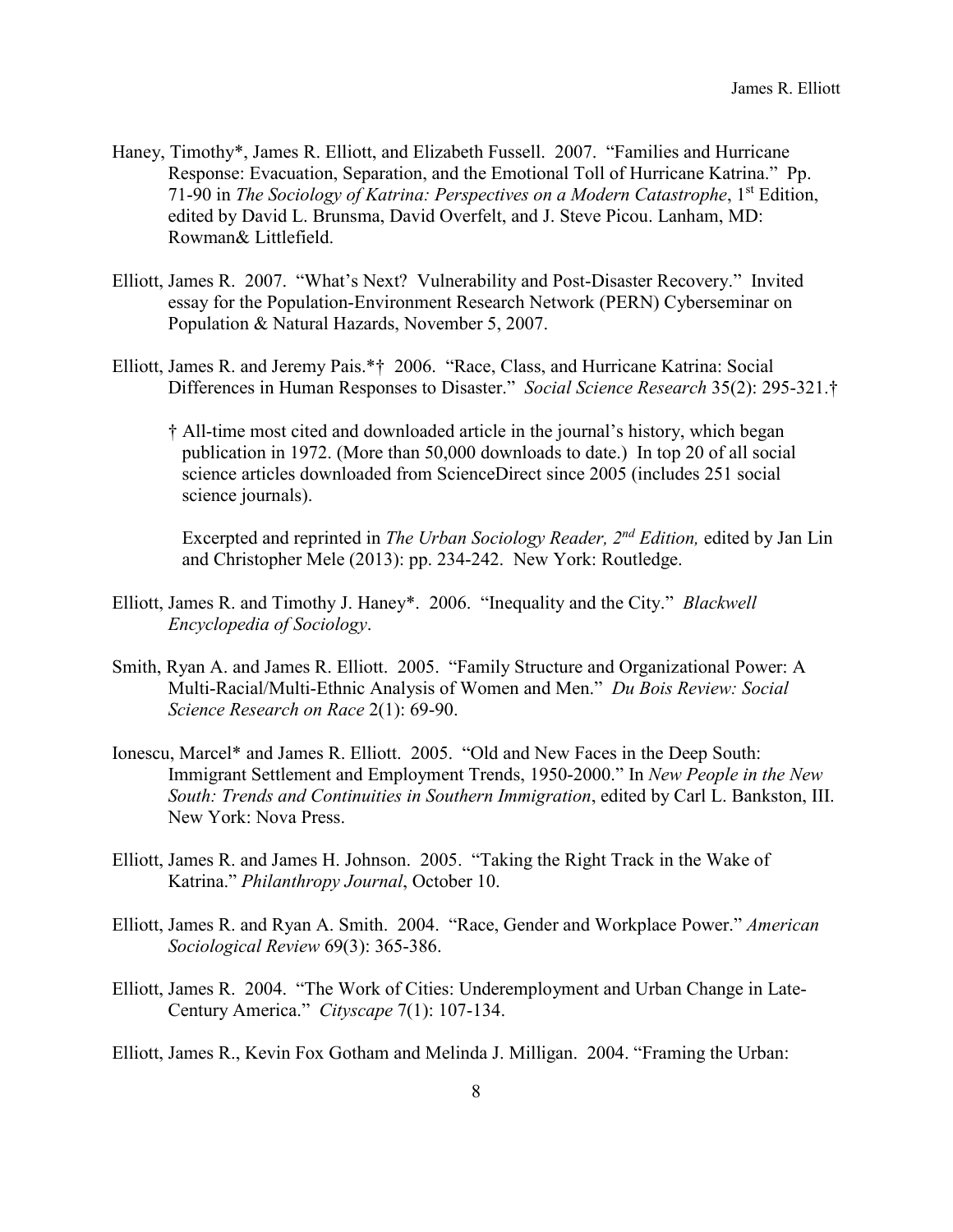Struggles over HOPE VI and the New Urbanism in an Historic City." *City & Community* 3(4): 373-394.

- Milligan, Melinda J., Kevin Fox Gotham, and James R. Elliott. 2004. "HOPE VI, New Urbanism, and the Utility of Frames: A Reply to Melendez and Coats." *City & Community* 3(4): 399-402.
- Elliott, James R. and Marilyn S. Joyce.\* 2004. "The Effects of Race and Family Structure on Women's Spatial Relationship to the Labor Market." *Sociological Inquiry* 74(3): 411- 435.
- Elliott, James R. and Marcel Ionescu.\* 2003. "Post-War Immigration to the Deep South Triad: What Can a Peripheral Region Tell Us about Immigrant Settlement and Employment?" *Sociological Spectrum* 23: 159-180.
- Smith, Ryan and James R. Elliott. 2002. "Does Ethnic Concentration Influence Access to Authority? An Examination of Contemporary Urban Labor Markets." *Social Forces* 81(1): 255-279.
- Elliott, James R. 2002. "The New Immigrant Churning to and through Gateway Cities" in *Official Newsletter of the Community and Urban Sociology Section of the American Sociological Association*. December.
- Elliott, James R. 2002. Book Review: Headhunters: Matchmaking in the Labor Market, by William Finlay and James E. Coverdill. *Work and Occupations* 29(4):509-511.
- Elliott, James R. and Ryan Smith. 2001. "Ethnic Matching of Supervisors to Subordinate Work Groups: Findings on Bottom-Up Ascription and Social Closure" *Social Problems* 48(2): 258-276.
- Elliott, James R. 2001. "Referral Hiring and Ethnically Homogeneous Jobs: How Prevalent Is the Connection and for Whom?" *Social Science Research* 30: 401-425.
- Elliott, James R. and Mario Sims. 2001. "Ghettos and Barrios: The Impact of Neighborhood Ethnicity and Poverty on Job Matching among Blacks and Latinos." *Social Problems* 48(3): 341-361.
- Elliott, James R. 2000. "Class, Race and Job Matching in Urban Labor Markets." *Social Science Quarterly* 81(4): 1036-1052.
- Elliott, James R. 1999. "Social Isolation and Labor Market Insulation: Network and Neighborhood Effects on Less-Educated Urban Workers." *The Sociological Quarterly* 40(2): 199-216.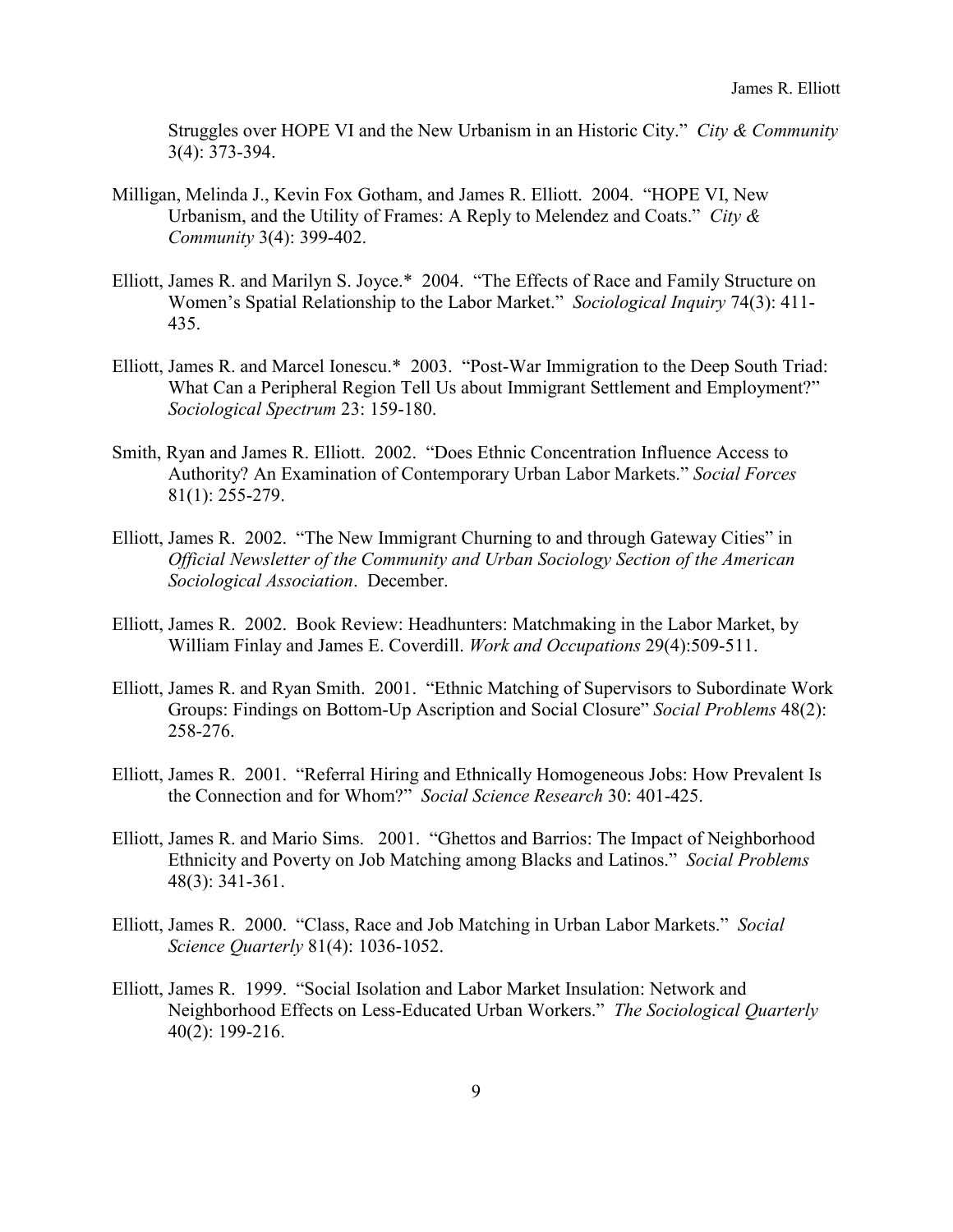- Elliott, James R. 1999. "Urban Restructuring Revisited: Organizational and Labor Market Changes during the 1980s." *Sociological Perspectives* 42(3): 421-438.
- Elliott, James R. 1999. "Putting Global Cities in Their Place: Underemployment in America's Postwar Urban System." *Urban Geography* 20(2): 95-115.
- Elliott, James R. 1997.† "Cycles within the System: Metropolitanization and Internal Migration in the U.S., 1965-1990." *Urban Studies* 34(1): 21-41.
	- † Reprinted in *The City: Critical Concepts in the Social Sciences*, edited by Michael Pacione (2002): pp.437-462. New York: Routledge.
- Elliott, James R. and Marc J. Perry\*. 1996. "Metropolitanizing Nonmetro Space: Population Redistribution and Emergent Metropolitan Areas, 1965-1990." *Rural Sociology* 61(3): 497-512.

### **Journal Special Issues Edited**

Guest Editor (with Elizabeth Fussell). 2009. Special Issue of *Organization & Environment*, "The Social Organization of Demographic Responses to Disaster."

#### **Research Support**

#### **Pending Proposals**

- National Science Foundation. "Large-Scale CoPe: Adaptive Resilience of Coastal Industrial Communities Hub." \$19,988,606, 5 years (9/01/22 – 8/31/2027). Lead PI: Jamie Padgett; James Elliott, Senior Personnel. Submitted 12/03/2021.
- National Science Foundation. "EAGER GERMINATION: Germination of Innovative Research Questions through Temporal and Geo-Spatial Systems for Data Science and Visualization." \$288,608, 2 years (7/1/2022 – 6/30/2024). Lead PI: Kathy Ensor; Co-PIs: Farès el-Dahdah and James Elliott. NSF Application #2203645. Submitted 10/29/2021.
- Rice Sustainable Futures Initiative. 2021. "Emergent Community Adaptation to Urban Flooding and Policy: Advancing Sustainability Science through Kinetic Theory-Based Modeling." \$50,000, 2 years (7/01/22-6/30/2024). Co-PIs: Laura Schaefer and James Elliott.
- Rice Sustainable Futures Initiative. "Economic Boom and Exploitation in the Disaster Recovery Labor Force: A Relational Approach." \$49,530, 2 years (7/01/22-6/30/2024). Co-PIs: Sergio Chávez and James Elliott.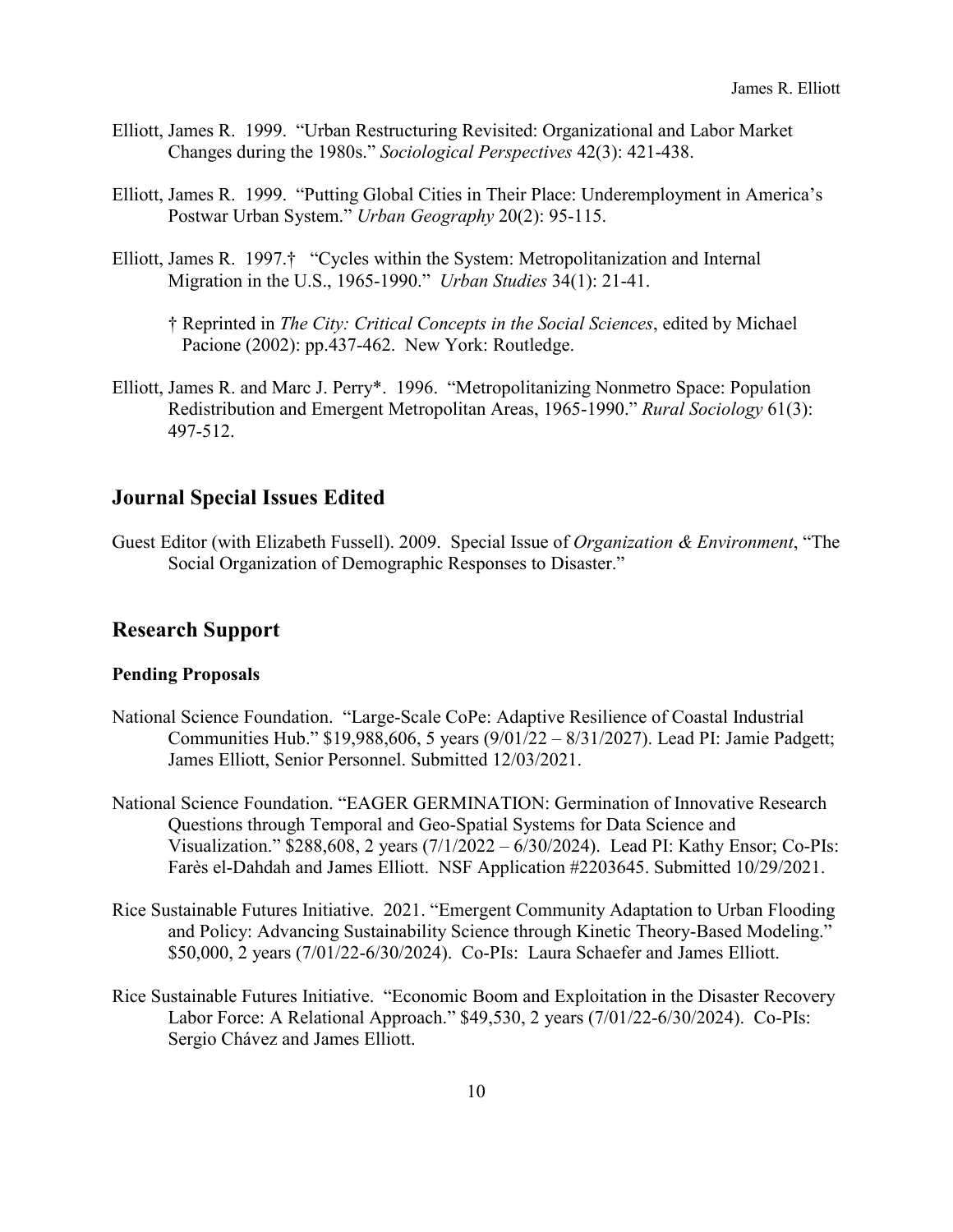#### **Awarded**

- Russell Sage Foundation. "Economic Boom and Exploitation in the Disaster Recovery Labor Force: A Mixed Methods Longitudinal Study." \$49,078, 12 months. Lead PI: Sergio Chávez; Co-PIs James Elliott and Jing Li. [12/01/2021 to 11/30/2022].
- National Science Foundation. "Collaborative Proposal: Urban Flooding and Residential Adaptation." Lead PI. \$635,716, 36 months [Award # 2116488; 9/15/2021 – 8/31/2024].
- National Science Foundation. Environmental Sustainability Program: "RAPID: Assessment and Treatment of Flood-Contaminated Water Sources and Hot-Spots of Microbial Contaminants in Post-Harvey Houston." Co PI. [Award # [1759457;](https://www.nsf.gov/awardsearch/showAward?AWD_ID=1759457&HistoricalAwards=false) PI: Lauren Stadler, Rice University; \$199,880; 9/12/2017 – 12/31/2018].
- U.S. Department of Agriculture. "Understanding the Roles of Socioeconomic Vulnerability, Adaptive Capacity, and Mitigation in Determining Economic Impacts of Wildfire." Co PI. [PI: Dr. Cassandra Moseley, University of Oregon; \$399,999; 2012-2015]
- National Science Foundation. "Collaborative Proposal: Urban-Environmental Restructuring in the U.S." PI. [Award #0849826; with PI: Dr. Scott Frickel, Washington State University; \$220,000; 2009-12].
- U.S. Department of Housing and Urban Development. "Off to the (Labor) Market: Women, Work & Welfare Reform in 21<sup>st</sup> Century American Cities." PI. [H #21563SG; \$20,023; 2008-09]
- Social Science Research Council. "Disaster and Migration: The Case of Hurricane Katrina." Co PI. [PI: with Dr. Elizabeth Fussell, Tulane University; \$24,000. 2016].
- National Science Foundation, Small Grant for Exploratory Research. "Tracking Migratory Behavior of Hurricane Katrina Evacuees, Phase I: Sample Identification, Data Collection & Analysis." PI. [SES #0554818; \$94,000; 2006-07].
- National Science Foundation. "Discrimination in the Rental Market, a Focus on Latinos." PI. [Award # 0623651; \$7,500; 2006-07].
- Fulbright Visiting Scholar Program. "Innovations in American Sociology" at Ecole des Hautes Etudes en Sciences Sociales, Paris, France. (Awarded but declined due to Hurricane Katrina, €3,000, 2005).
- National Center for the Urban Community. Research support for "The Social Organization of Immigrant Dispersal." (\$4,000, 2004).
- U.S. Department of Housing and Urban Development. Urban Scholars Postdoctoral Research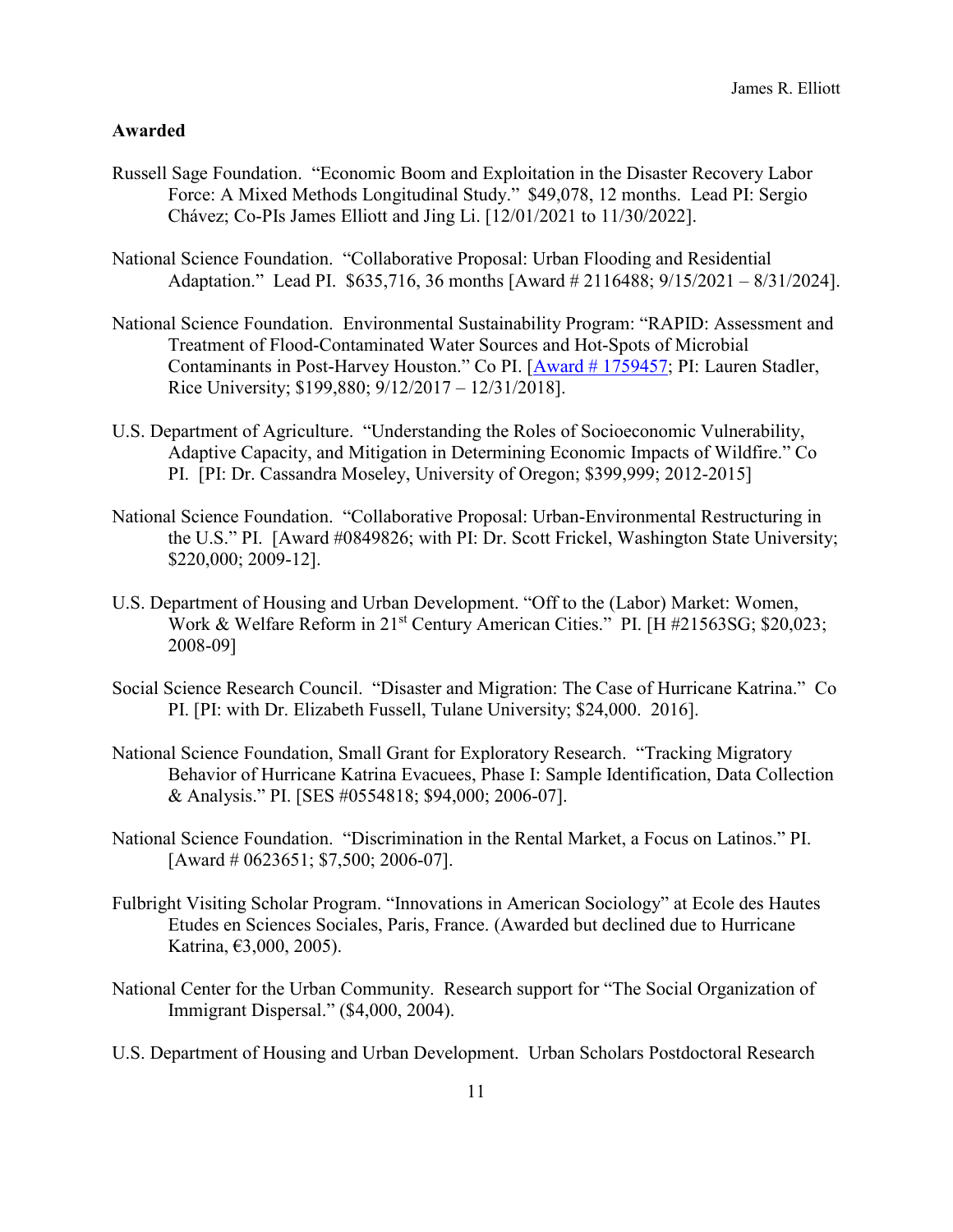Fellowship for "Immigrant Adaptation and Gateway Cities." (\$55,000. 2002-03).

U.S. Department of Housing and Urban Development. Dissertation Improvement Grant for "The Work of Cities: Urban Change and Underemployment in Late-Century America." (\$15,000, 1996-97).

#### **Recent Proposals – Not Awarded**

- National Science Foundation. Focused Hub, Coastlines and People (CoPe). "Hub for Adaptive Resilience of Coastal Industrial Communities." Senior Personnel. \$4,998,029, 60 months. [submitted 9/9/2020, not awarded].
- Robert Woods Johnson Foundation. "The Implications of FEMA's Hazard Mitigation Grant Program for Neighborhood Segregation and Health Disparities." Co-PIs Robert Bozick and James Elliott. \$300,000, 24 months [LOI submitted 11/24/2020; not advanced].
- Russell Sage Foundation. "Economic Boom and Exploitation in the Disaster Recovery Labor Force: A Mixed Methods Longitudinal Study." PI: Sergio Chavez. Co-PIs: James Elliott and Jing Li. \$49,308, 12 months. [submitted 11/4/2020, not awarded].
- National Science Foundation. EArly-concept Grants for Exploratory Research (EAGER). "Modeling Emergence in Social Systems Using a Modified Lattice Boltzmann Approach." Proposal No. 8049574. PI: Laura Schaefer; Co-PIs: James Elliott and Max Besbris. \$300,000, 24 months. [submitted 5/15/2020, not awarded]
- National Science Foundation. Engineering Research Centers (ERC) Program. "NSF Engineering Research Center for Adaptive and Resilient Coastal Infrastructure (CARCI)." Proposal No. 1918896. PI: Daniel Cox, Oregon State; Co-PIs: James Elliott, Ricardo R. Lopez-Rodriguez, Jamie Padgett, Peter Ruggiero. \$10,000,000, 60 months. [submitted February 2019, not awarded]
- National Academy of Sciences, Gulf Research Program. "Enhancing Resilience at the Interface of Coastal Communities and Oil & Gas Operations." Proposal No. 19-0390. PI: Jamie Padgett; Co-PIs: Philip Bedient and James Elliott. \$2,581,930 [submitted 12/5/2018, not awarded]
- National Science Foundation. CMMI LEAP-HI Leading Engineering Initiative: "LEAD: Leveraging Evolution, Adaptation and Dynamics to Enhance Port Community Resilience." Proposal No. 1830564. PI: Jamie E. Padgett; Co-PIs: Philip B Bedient, Leonardo A Duenas Osorio, James R. Elliott, Kyle Shelton. \$2,000,000. [submitted 2/21/2018, not awarded]

National Science Foundation. Sociology Program: "Risk-Taking and Occupational Injuries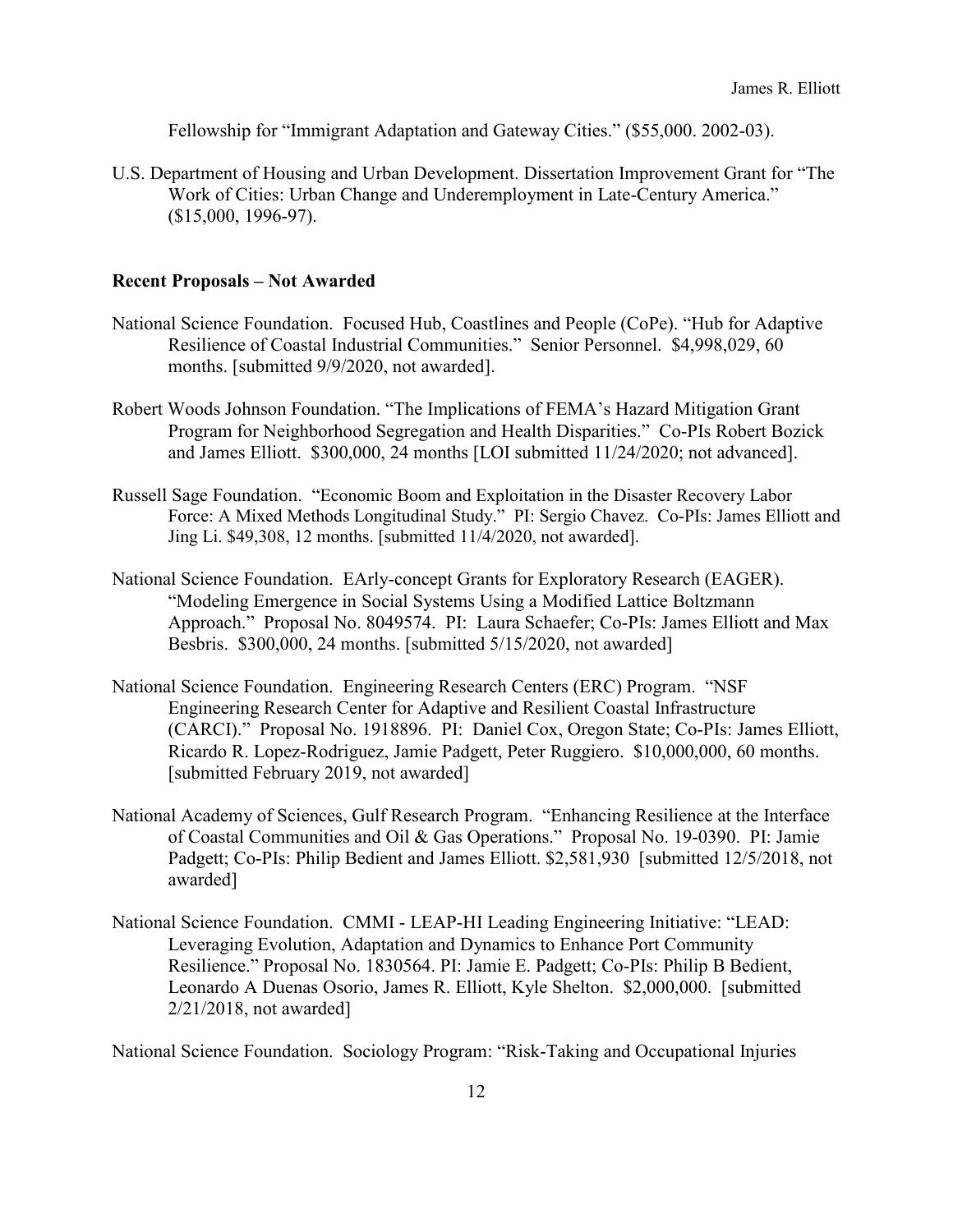among Unauthorized Migrant Roofers: A Binational Mixed-Methods Study." Proposal No. 1756490. PI: Sergio Chavez; Co-PI: James R. Elliott. Approximately \$536,000. [submitted 8/15/2017, not awarded]

- National Science Foundation, Major Research Instrumentation (MRI) Program: "Development of Social Sciences Data Applications Platform (SSDAP)." Proposal No. 7655545; PI: David Alexander; Co-PI: James R. Elliott, et al. Approximately \$900,000. [submitted 1/15/2016, not awarded]
- National Science Foundation, Doctoral Dissertation Research Improvement. "Under Construction: Race and Housing Markets in 21st Century Urban America." Proposal No. 1566626; PI: James R. Elliott; Co-PI, Elizabeth Korver-Glenn. \$11,996. [submitted 9/30/15, not awarded]
- National Science Foundation, Doctoral Dissertation Research Improvement. "Class, Race, and Mortality in New Orleans, 1877-1910: The Effects of Mortality Terrains on Socioeconomic Development." Proposal No. 1602963; PI: James R. Elliott; Co-PI, S. Wright Kennedy. \$12,000. [submitted 10/15/15, not awarded]
- National Science Foundation, Sustainability Research Network Proposal. 2014-2018. "Sustainability Research Networks (SRN): Cities at Risk." Proposal No. 1444699; (\$11,974,873) Network Partner Subaward, for \$220,575. [submitted 4/29/14, not awarded]

## **Institutional Funding**

#### **Awarded**

- Rice Building Research on Inequality and Diversity to Grow Equity (BRIDGE). "Social Inequalities in Houston's Environmental Adaptation: A Longitudinal-Comparative Study of People & Places in the Federal Buyout Program." (\$50,000, 2020-2022).
- Rice InterDisciplinary Excellence Award (IDEA). "Urban Graph Theory: Designing Methods to Study Road Networks, Residential Segregation, and Urban Change." (Co-PIs: Elizabeth Roberto, Santiago Segarra, Farès el-Dahdah: \$74,505, 2019).
- Rice Houston Engagement and Recovery Effort (HERE). "Post-Harvey Perspectives on Population, Land-use and Neighborhoods (PLAN)." (Co-PIs Tony Brown, Steve Klineberg; \$50,000, 2018).
- Rice Houston Engagement and Recovery Effort (HERE). "Impacts of Flood Damage on Airborne Fungi and Bacteria in Homes after Harvey." (Co-PIs Lauren Stadler, Qilin Li, Carrie Masiello; \$50,000, 2018).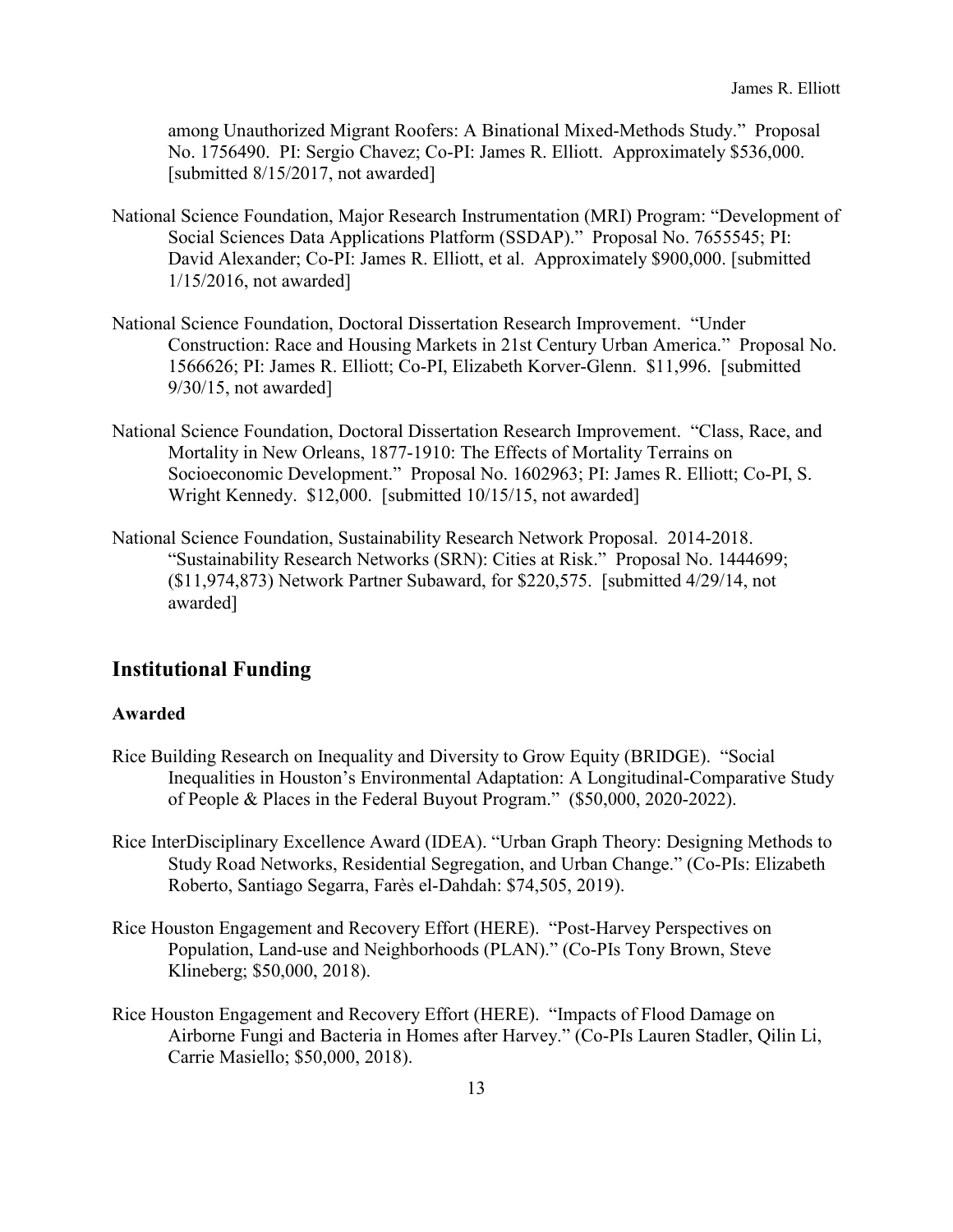- Rice Houston Engagement and Recovery Effort (HERE). "Learning From Harvey: Temporal Evolution of Flooding and Transportation Accessibility." (with Co-PIs: Jamie Padgett, Philip Bedient; \$50,000, 2018).
- Rice Houston Engagement and Recovery Effort (HERE). "Highways + Waterways: A Diachronic and Iconographic Map of Houston." (with Co-PIs: Fares el-DahDah, David Alexander, Dominic Boyer, Anne Chao, Kathy Ensor, Stephen Fox, Cymene Howe, Melilssa Kean, Jan Odegard, Albert Pope, Moshe Vardi, Gordon Wittenberg; \$50,000, 2018).
- Shell Center for Sustainability. "Risk and Resilience along Houston's Ship Channel: Uncovering Links between Vital Social, Environmental and Physical Systems." (with Co-PIs: Jamie Padgett, Philip Bedient, and Regina Buono; \$100,000, 2015-2017).
- Social Science Research Institute, Rice University, Seed Money Grant Proposal. "Houston's Changing Nature: Using the Nation's Fastest Growing Urban Area to Advance an Environmental Sociology of Cities." (PI, \$19,957, 2015-16).
- Summer Research Award. "Hazardous Legacies: A Study of Urban-Environmental Restructuring in Historic U.S. Cities." Office of Research, University of Oregon (\$4,500, 2009).
- First-Year Reading Project, Keynote Speaker. "Race, Identity and James McBride's *The Color of Water*." Tulane University (\$1,000, 2004).
- Office of Service Learning. Project grant with New Orleans's Urban Conservancy for student participation in its "Stay Local! Campaign." Tulane University (\$1,500, 2004).
- Georges Lurcy Grant for Faculty Research. "Race, Gender and Workplace Power." Tulane University (\$800, 2004).
- Office of Service Learning. Grant for Improvement of Post-Secondary Education, Faculty Fellowship. Tulane University (\$1,500, 2003).
- Stone Center for Scholars. Public forum "Wal-Mart in New Orleans? Public Housing and Urban Revitalization Strategies." Tulane University (\$250, 2001).
- Senate Committee on Research. "Race, Ethnicity and Urban Labor Market Inequality." Tulane University (\$4,000, 2000).

### **Honors &Awards**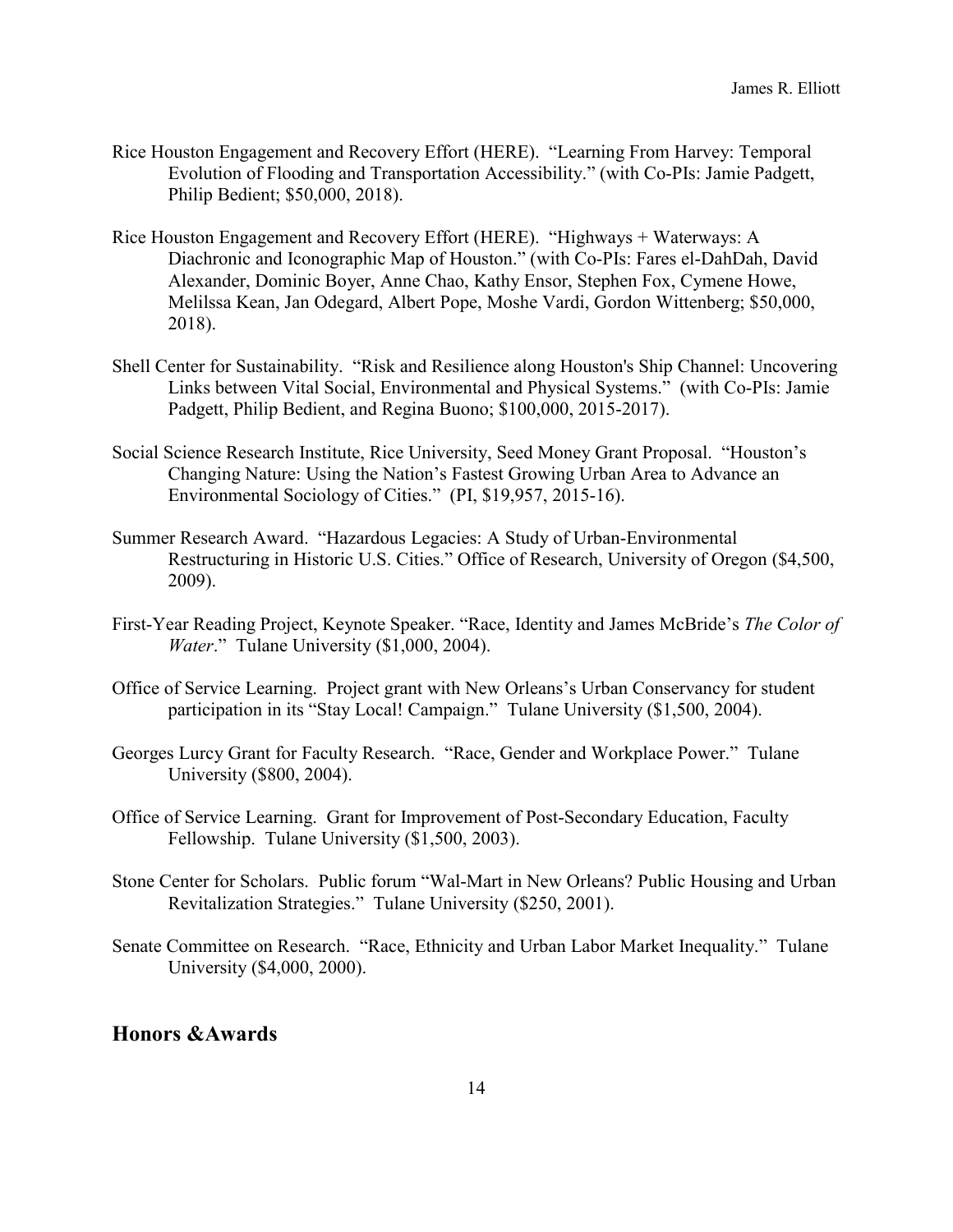Winner. 2020. Robert E. Park Award for best book published during the past two years, awarded by the Community and Urban Sociology Section of the American Sociological Association.

Book: Frickel, Scott and James R. Elliott. 2018. *Sites Unseen: Uncovering Hidden Hazards in American Cities*. New York: Russell Sage Foundation. (Foreword by Harvey Molotch).

- Nominee. 2020. Outstanding Undergraduate Research Mentor Award. Office of Undergraduate Research & Inquiry. Rice University.
- Honorable Mention. 2019. Allan Schnaiberg Outstanding Publication Award, Environmental Sociology Section of the American Sociological Association.

Article: "Damages Done: The Longitudinal Impacts of Natural Hazards on Wealth Inequality in the United States." *Social Problems* 66(3): 448-467.

Honorable Mention. 2016. Jane Addams Award for Best Article, Community and Urban Sociology Section of the American Sociological Association.

Article: "Urbanization as Socio-Environmental Succession: The Case of Hazardous Industrial Site Accumulation." *American Journal of Sociology*.

Merit-Based Course Reduction. 2011-12. Department of Sociology, University of Oregon.

- Merit-Based Course Reduction. 2009-10. Department of Sociology, University of Oregon.
- Award for Teaching Excellence. 2006. Graduate School Students Association, Tulane University. (Awarded annually to one university faculty member.)
- Mortar Board Outstanding Teacher Award. 2004. National College Senior Honor Society, Newcomb College, Tulane University.
- President's Service Learning Teaching Award. 2003. Tulane University. (Awarded annually to one university faculty member.)
- President's Junior Faculty Teaching Award. 2003. Tulane University. (Awarded annually to one untenured university faculty member.)
- Outstanding Creative Collaboration Award. 2003. Regional Gulf Summit on Service Learning. (Collaboration with the Tulane University Office of Service Learning and the Urban Conservancy of New Orleans).

Mortar Board Outstanding Teacher Award. 2003. National College Senior Honor Society,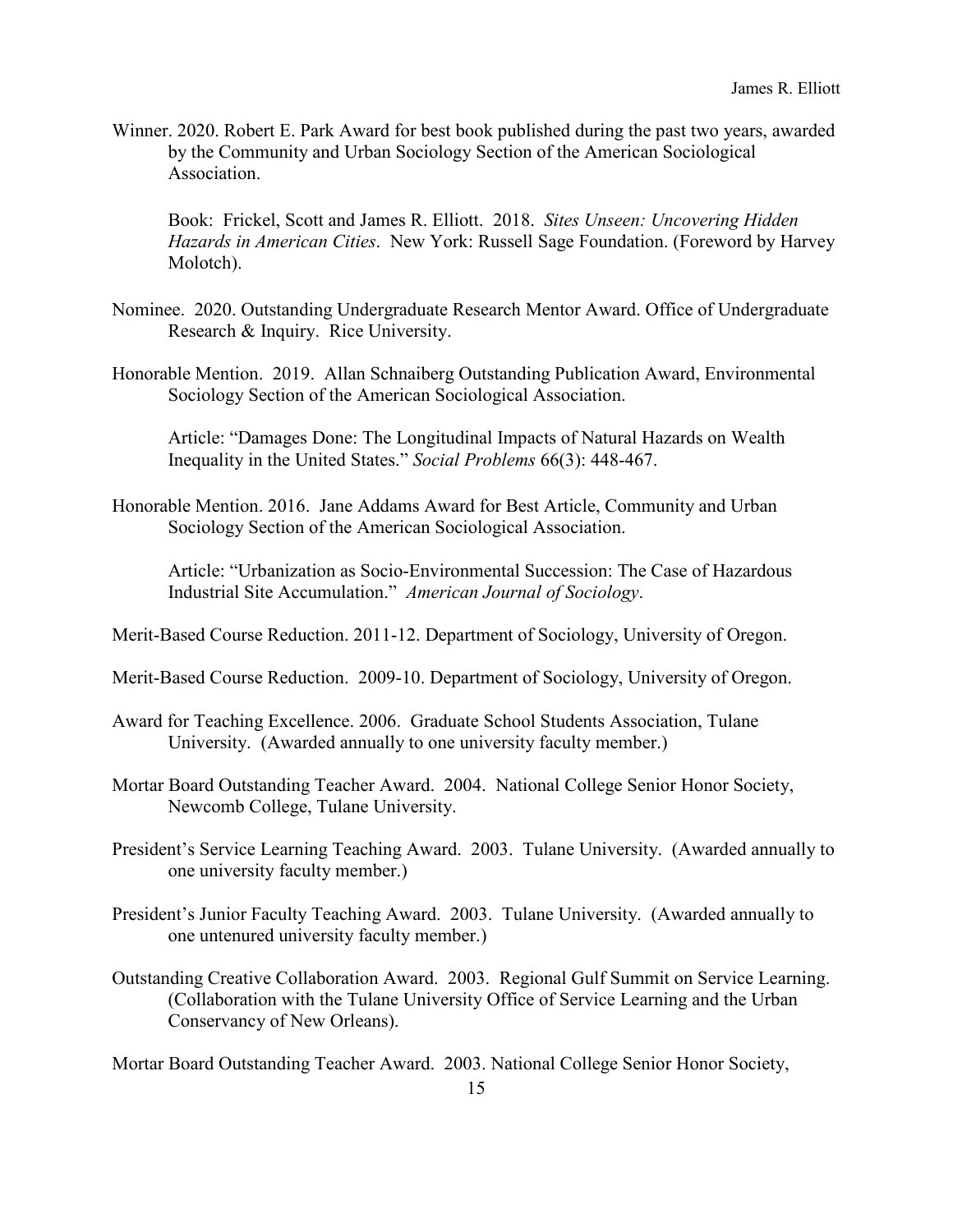Newcomb College, Tulane University.

- Excellence in Teaching Award. 2003. Newcomb Alumnae Association, Tulane University. (Awarded annually to one untenured faculty member at Tulane University.)
- Katherine DuPre Lumpkin Award. 1997. Outstanding Dissertation, Department of Sociology, University of Wisconsin–Madison. (Awarded annually to one newly awarded Ph.D. in sociology.)
- Pass with Distinction. 1993. Ph.D. preliminary examination in Environmental and Natural Resource Sociology, Department of Sociology, University of Wisconsin-Madison. (First such award in exam's early history.)
- Vilas Award. 1992. Outstanding scholarly achievement**,** Graduate School, University of Wisconsin-Madison.
- Honors in the Major. 1989. Sociology, University of California Santa Cruz.

### **Recent Invited Talks and Professional Presentations**

- Invited Speaker. 2021. "What do receiving communities need to do to prepare for influx of people who move due to climate change?" National Science Foundation (NSF), **PE**ople on the **MO**ve in a **C**hanging **C**limate (PEMOCC) is a Sea Grant-led Research Coordination Network (RCN). Virtual/zoom, September 23rd.
- Invited Speaker. 2021. "Social Inequities in Disaster Recovery: Recent Research and Pressing Questions." Homeland Security & Emergency Management of Fort Bend County. September 7<sup>th</sup>. Virtual via Zoom.
- Invited Speaker. 2021. "Social Inequities and Hurricanes: Reporting Beyond Immediate Impacts." American Association for the Advancement of Science (AAAS), SciLine Program. Virtual/zoom, August  $25<sup>th</sup>$ .
- Invited Speaker. 2021. "Social Inequities in Disaster Recovery: Recent Research and Pressing Questions." Harris County Long Term Recovery Committee. August 18<sup>th</sup>. Houston United Way Building (& via virtually via Zoom.)
- Invited Speaker. 2021. "Towards FEMA's New Equity Standard." National Advisory Council to the U.S. Federal Emergency Management Agency. May 1<sup>st</sup>. (Virtual presentation due to COVID-19 restrictions).
- Invited Speaker. 2021. "The Social Inequalities of Disaster." Program on the Global Environment." University of Chicago. March 1<sup>st</sup>. (Virtual presentation due to COVID-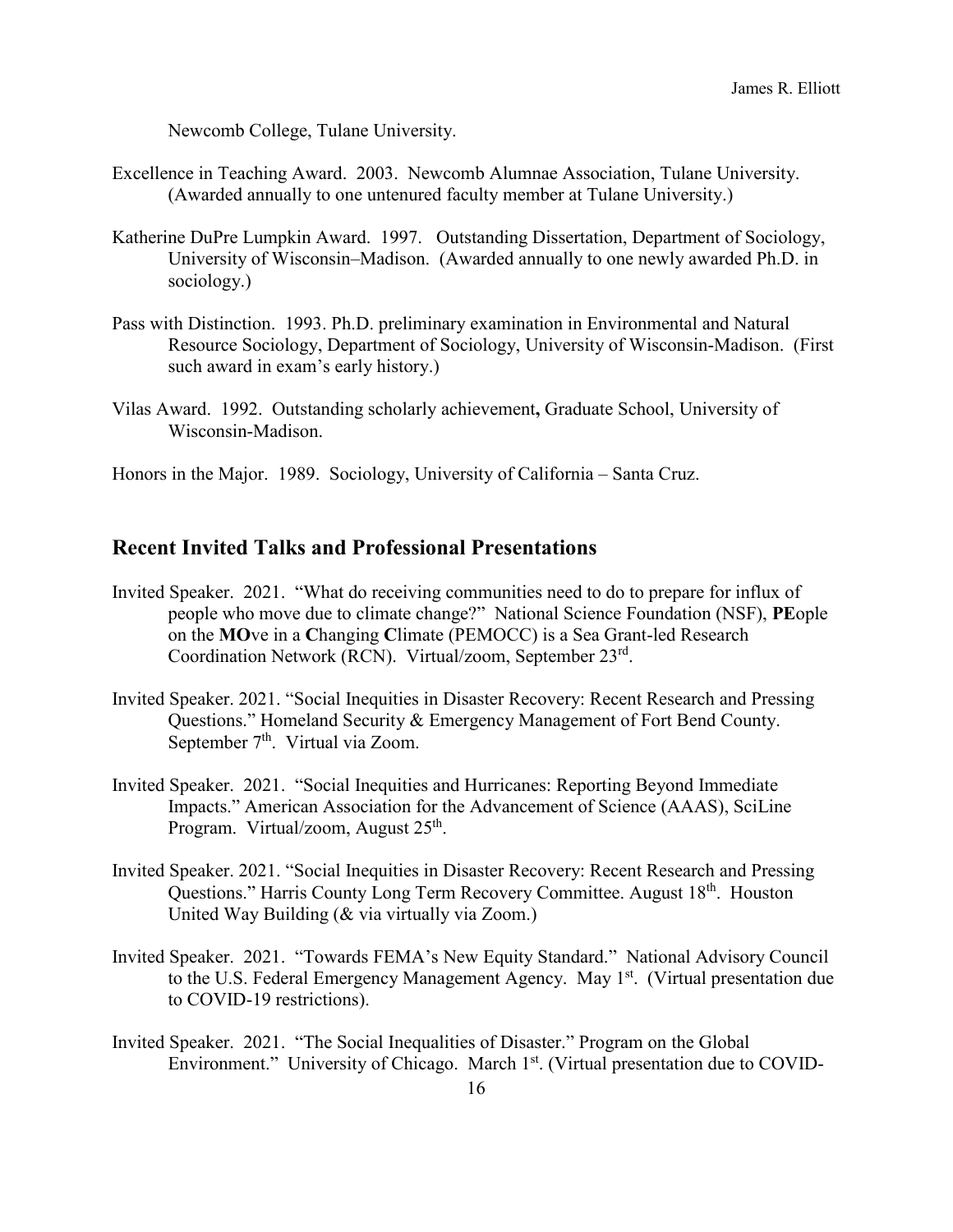19 restrictions).

- Invited Speaker. 2020. "Damages Done: The Long-Term Impacts of Rising Disaster Costs on Wealth Inequality." Social Life of Climate Change Seminar Series, London School of Economics. November 10. (Virtual presentation due to COVID-19 restrictions).
- Invited Speaker. 2020. "Damages Done: The Longitudinal Impacts of Rising Disaster Costs on U.S. Wealth Inequality." Natural Hazards Center and Institute for Behavioral Sciences, University of Colorado, Boulder, September 28. (Virtual presentation due to COVID-19 restrictions).
- Co-Presenter. 2020. "Racial Inequities in Federal Buyouts of Flood-Prone Homes: A Nationwide Assessment of Environmental Adaptation." Annual Meeting of the Population Association of America, April 23, Washington, DC. (Cancelled due to COVID-19 pandemic.)
- Co-Presenter. 2020. "Where Do Americans Go When They Leave Their Flood-Prone Homes? Investigating the Maintenance and Recreation of Geographic Community in the Face of Climate Dislocation." Annual Meeting of the Population Association of America, April 23, Washington, DC. (Cancelled due to COVID-19 pandemic.)
- Invited Speaker. 2020. "The Impacts of Natural Disasters and Recovery on Wealth Inequality in America." School of Social Sciences. January 29, 2020, Rice University.
- Invited Speaker. 2019. "Environmental Diversity: A Social Scientific View." Scientia Institute Lecture series, "Panoply." December 5. Rice University, Houston, TX.
- Keynote Address. 2019. "Interdisciplinarity in the Social Sciences."  $37<sup>th</sup>$  Anniversary Research Colloquium: Generation of Strategic Knowledge For The Transformation Of Northern Mexico, El Colegio de la Frontera Norte, November 14-15, Tijuana, Mexico.
- Invited Speaker. 2019. "Inequities in FEMA Disaster Recovery Programs." On-site Presentation to the U.S. Government Accountability Office (the research wing of the US Congress) in coordination with the Population Association of America, November 13, Washington, DC.
- Invited Radio Interview. 2019. "How Are Vulnerable Communities and Small Businesses Coping after the Kincade Fire." Fires Take Disproportionate Toll on Low-Income and Immigrant Communities." November 5 episode of *Your Call*, KALW (San Francisco NPR affiliate). Online archive [https://www.kalw.org/post/how-are-vulnerable](https://www.kalw.org/post/how-are-vulnerable-communities-small-businesses-coping-after-kincade-fire#stream/0)[communities-small-businesses-coping-after-kincade-fire#stream/0](https://www.kalw.org/post/how-are-vulnerable-communities-small-businesses-coping-after-kincade-fire#stream/0)
- Invited Radio Interview. 2019. "Fires Take Disproportionate Toll on Low-Income and Immigrant Communities." October 31 episode of *The Forum*, KQED (San Francisco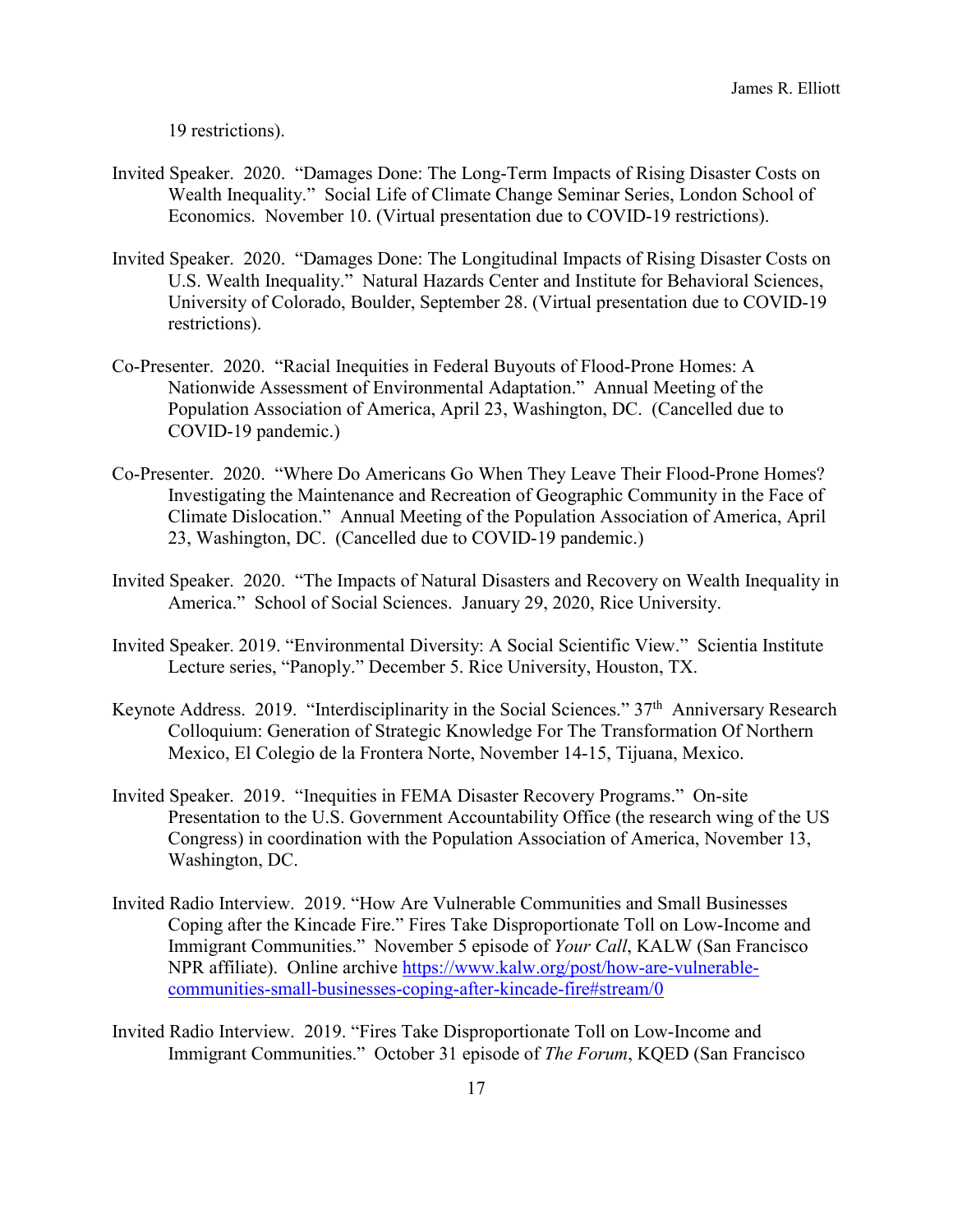NPR affiliate). Online archive [https://www.kqed.org/forum/2010101874211/for-low](https://www.kqed.org/forum/2010101874211/for-low-income-residents-fires-and-shutoffs-take-disproportionate-toll)[income-residents-fires-and-shutoffs-take-disproportionate-toll](https://www.kqed.org/forum/2010101874211/for-low-income-residents-fires-and-shutoffs-take-disproportionate-toll) .

- Invited Speaker. 2019. "What Lies Ahead: Rising Disaster Costs and Social Inequality." Paper delivered to the Department of History and Sociology, Georgia Tech, September 30, Atlanta, GA.
- Invited Speaker. 2019. "Sites Unseen: Uncovering Hidden Hazards in American Cities." Paper delivered as the annual Slesinger Lecture in the Department of Community and Environmental Sociology, University of Wisconsin, May 1, Madison, WI.
- Invited Speaker. 2019. "Damages Done: The Longitudinal Impacts of Natural Hazards on Wealth Inequality in the United States." Paper delivered to the Sociology Department, Boston College, April 24, Boston, MA.
- Invited Speaker. 2019. "Damages Done: The Longitudinal Impacts of Natural Hazards on Wealth Inequality in the United States." Paper delivered to The Center for Studies in Demography and Ecology (CSDE) February 22, Seattle, WA.
- Invited Speaker. 2018. "Damages Done: The Longitudinal Impacts of Natural Hazards on Wealth Inequality in the United States." Paper delivered to the Harvard Inequality Seminar run by the Harvard Inequality & Social Policy Program. October 22, Cambridge, MA.
- Invited Speaker. 2018. Environmental Policy Panel organized by the Rice University Environmental Club. October 16.
- Invited Speaker. 2018. "Rising Disaster Costs and Social Inequality." Rice University's annual Families Weekend Lecture. McMurtry Auditorium, Duncan Hall. October 12.
- Co-Presenter. 2018. "Urban Ecology in the Time of Climate Change: Houston and the Case of Water." Conference on Green Cities: Inequality, Space, and Sustainability, Princeton University, September 28.
- Invited Speaker. 2018. "Conducting Longitudinal Social Research to Inform Resilience Planning." Gulf Research Program Advisory Board, hosted by the National Academy of Sciences, Washington, DC, September 25.
- Co-Presenter. 2018. "Sites Unseen: Authors Meets Critics." Invited panel at the American Sociological Association annual meeting, August 10 -14, 2018.
- Co-Presenter. 2018. "Disasters, Local Organizations, and Poverty in the United States, 1998- 2015." Panel at the American Sociological Association annual meeting, August 10 -14, 2018.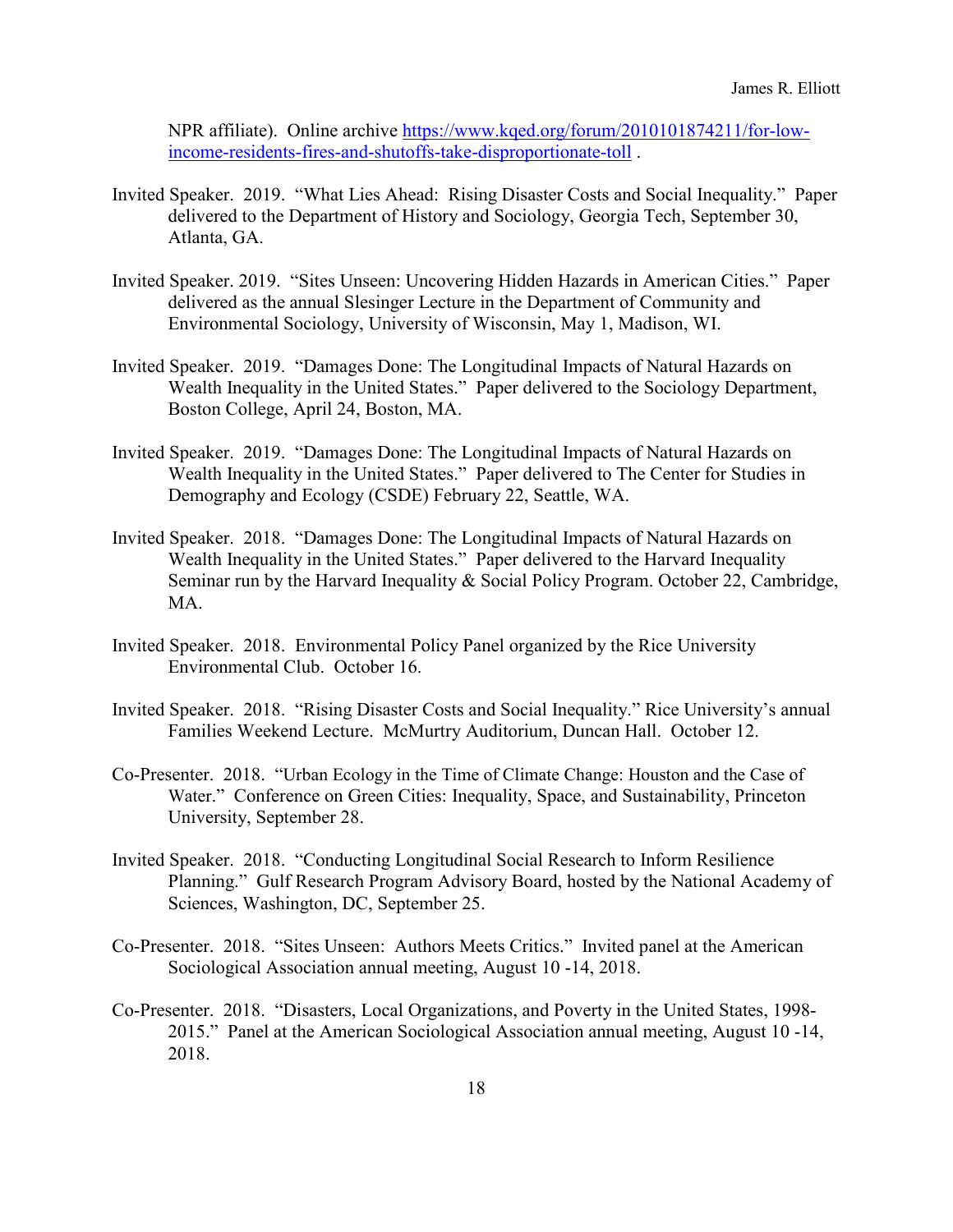- Co-Presenter. 2018. "Disentangling the Industrial and Demographic Dynamics of Environmental Inequality." Panel at the American Sociological Association annual meeting, August 10 -14, 2018.
- Co-Presenter. 2018. "Urban Ecology in the Time of Climate Change: Houston and the Case of Water." Roundtable at the American Sociological Association annual meeting, August 10 -14, 2018.
- Discussant. 2018. "Extreme Events and Health Risks." Panel at the Population Association of America annual meeting, April 25-28, Denver.
- Presider and Organizer. 2018. "Environment and Inequality." Panel at the Population Association of America annual meeting, April 25-28, Denver.
- Invited Speaker. 2018. "After Harvey: What Now?" Cultures of Energy Symposium. Rice University.
- Invited Speaker. 2017. "A Real Disaster: How Rising Costs of Natural Hazards Are Increasing Social Inequality in America." Population Research Institute, Penn State University, October 10.
- Co-Presenter. 2017. "Beyond Disasters: A Longitudinal Analysis of Natural Hazards' Unequal Impacts on Residential Instability." American Sociological Association, annual meeting, August, Montreal.
- Co-Presenter. 2017. "The Successive Nature of City Parks: Making and Remaking Unequal Access over Time." American Sociological Association, annual meeting, August, Montreal.
- Invited Speaker. 2017. "Damages Done: How Natural Hazards Feed Social Inequality." Centre for Community Disaster Research, Mount Royal University, Calgary, Canada, May 16.
- Invited Speaker. 2016. "Disasters, Extreme Events, Trauma and Resilience" Conference. University of California at Riverside. Nov. 7<sup>th</sup>.
- Co-Presenter. 2016. "Beyond Residential Neighborhoods: How Commuting Shapes Unequal Exposures to Industrially Produced Toxins." Annual Meeting of the Interdisciplinary Association for Population Health Science. State College, PA. September 20.
- Co-Presenter. 2016. "Natural Hazards and Residential Instability: A Longitudinal Analysis of Pervasive Effects on Socially Vulnerable Populations." Annual Meeting of the American Sociological Association, Seattle, August 21.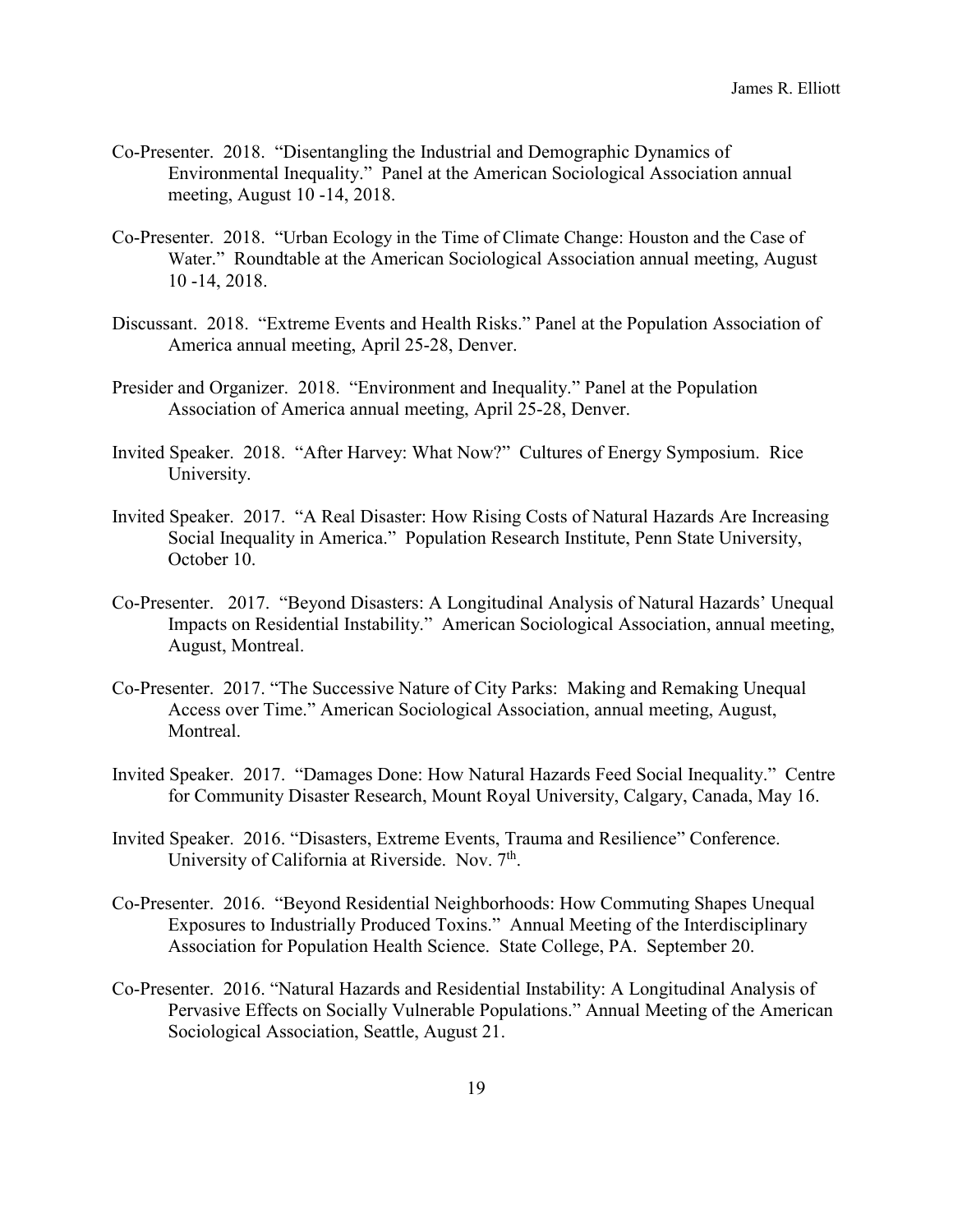- Co-Presenter. 2016. "Commuting Out of Urban Pollution: Flows To and From Industrially Produced Toxins in Houston." Annual Meeting of the American Sociological Association, Seattle, August 22.
- Co-Presenter. 2016. "Attitudes toward New Arrivals: Variations by Racial, Spatial and Temporal Distances in the Case of Disaster Evacuees." Annual Meeting of the American Sociological Association, Seattle, August 21.
- Co-Presenter. 2016. "Urban Churning: Neighborhood Racial Trajectories in Houston, 1960- 2010." Annual Meeting of the American Sociological Association, Seattle, August 22.
- Presenter. 2016. "Beyond Disasters: A Longitudinal Analysis of Natural Hazards' Unequal Impacts on Residential Instability." International Conference on Social Science, Sapporo, Japan, July 21.
- Invited Panelist. 2015. "Social Life of Climate Change." Center for Advanced Study in the Behavioral Sciences, Stanford University. October 1-2.
- Presenter. 2015. "Natural Hazards and Local Development: The Successive Nature of Landscape Transformation in the United States." Annual Meeting of the American Sociological Association, Chicago.
- Presenter. 2015. "The Regulatory Nature of Urban Ports: A Case Study of Encasing Regulation in Houston." Annual Meeting of the American Sociological Association, Chicago.
- Presenter. 2015. "Successive Development: How Natural Hazards Help Drive Urbanization and Vice Versa." Annual Meeting of the Population Association of America, San Diego.
- Co-Presenter. 2015. "The Regional Journal in Sociology: Recent Trends and Observations." Annual Meeting of the Pacific Sociological Association.
- Invited Speaker. 2015. "The Successive Regulation of Urban Ports." Annual symposium, Center for Energy & Environmental Research in the Human Sciences, Rice University.
- Invited Speaker/Panelist. 2015. Migration, Climate and Health Workshop, University of Colorado – Boulder. Funded by the National Institutes for Health.
- Presenter. 2015. "Ten Years Later: Hurricane Katrina and Sociological Research." Annual Meeting of the Southern Sociological Society, New Orleans.
- Presenter. 2015. "Urbanization's Changing Nature: Industrial Hazards, Systemic Risk & the Remaking of American Cities." Anthropology Research Seminar, Rice University.
- Co-Presenter. 2015. "The Regulatory Nature of Urban Ports: The Case of Houston." Paper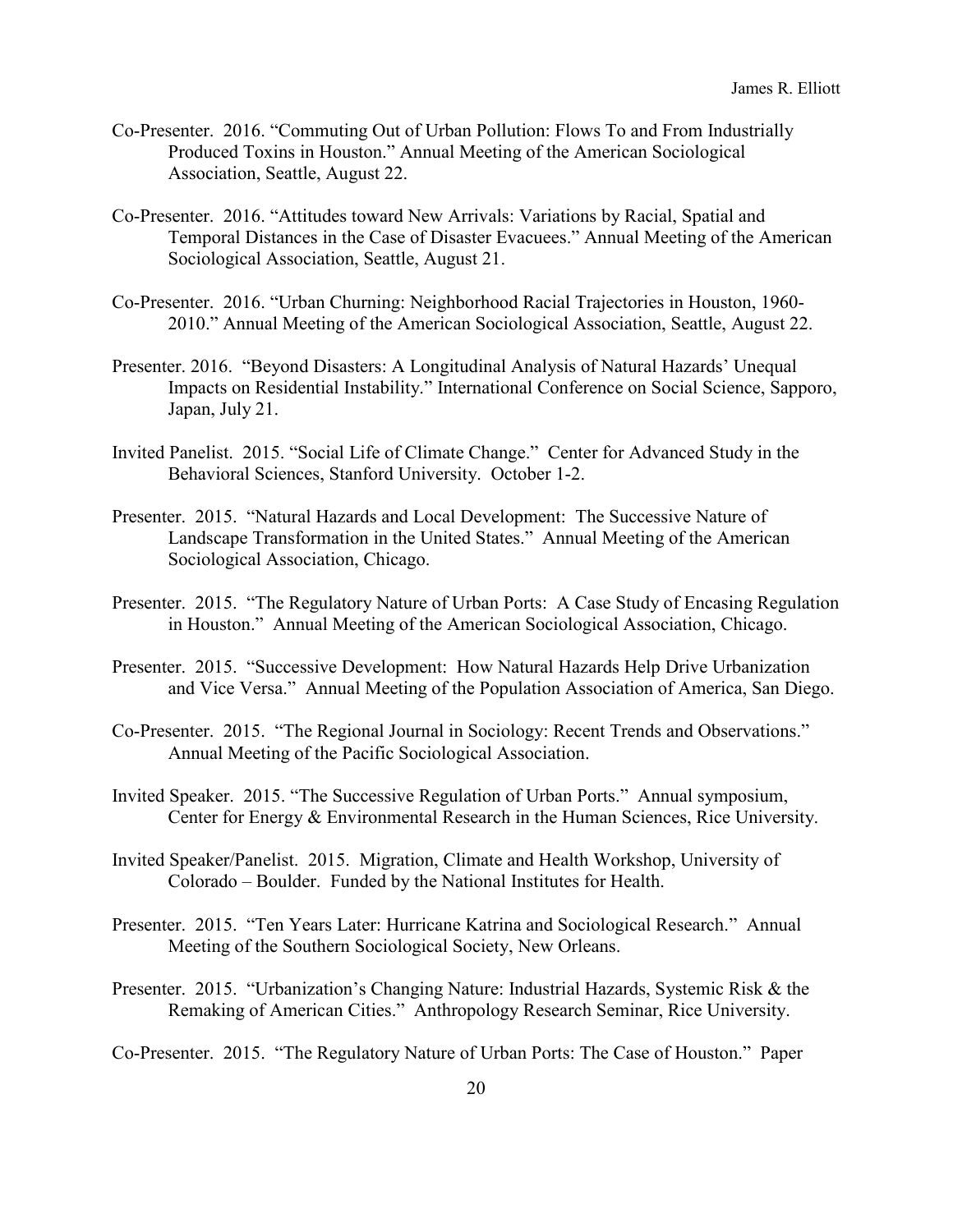presented to the Kinder Institute for Urban Research, Rice University.

- Presenter. 2015. "The Political Economy of Natural Hazards and Recovery." National Sustainability Day Symposium, Rice University.
- Invited Speaker. 2014. "The Historical Nature of Neighborhood Change: Hazardous Site Accumulation in Four US Cities." Penn State Stratification Conference on Residential Inequality and American Neighborhoods and Communities. September 12-13.
- Invited Speaker. 2014. "Remaking Urban Nature: How Industrial Hazards Become Systemic Risks." Public lecture at the Foley Institute for Public Policy and Public Service, Washington State University, March 24.

# **Teaching**

### **Courses Taught**

- Introductory Sociology/Foundations of Sociology/Sociological Enterprise (undergraduate)
- Environmental Issues Rice into the Future (undergraduate)
- Urban Sociology (graduate; undergraduate with and without service learning option)
- Wealth, Power & Inequality (undergraduate with and without service learning option)
- Work & Occupations (undergraduate with experiential research component)
- Social Stratification (undergraduate seminar with experiential research component)
- Sociology of Disaster (graduate; undergraduate with community research component)
- Race, Ethnicity & Urban Labor Markets (graduate and undergraduate)
- Global Cities (undergraduate honor's colloquium)
- Urban Village Colloquium (field research course)
- Cities & the Urban Environment (Inter-Disciplinary Experiences course)
- Disaster, Environment & Society (Graduate seminar)
- Urbanization & the Environment (Under/graduate seminar)
- Graduate Research Design

### **Graduate Committees**

#### **Ph.D. Advisees**

- Junia Howell, (PhD 2017; Assistant Professor, Univ. of Pittsburgh)
- Elizabeth Kolver-Glenn (PhD 2017; Assistant Professor, Univ. of New Mexico)
- Kevin Smiley (PhD 2017; Assistant Professor, Univ. of Buffalo)
- Jordan Besek (PhD 2017; Assistant Professor, Univ. of Buffalo)
- Matthew Clement (PhD 2015; Assistant Professor, Texas State Univ.)
- Jeremy Pais (PhD 2011; Associate Professor, Univ. of Connecticut)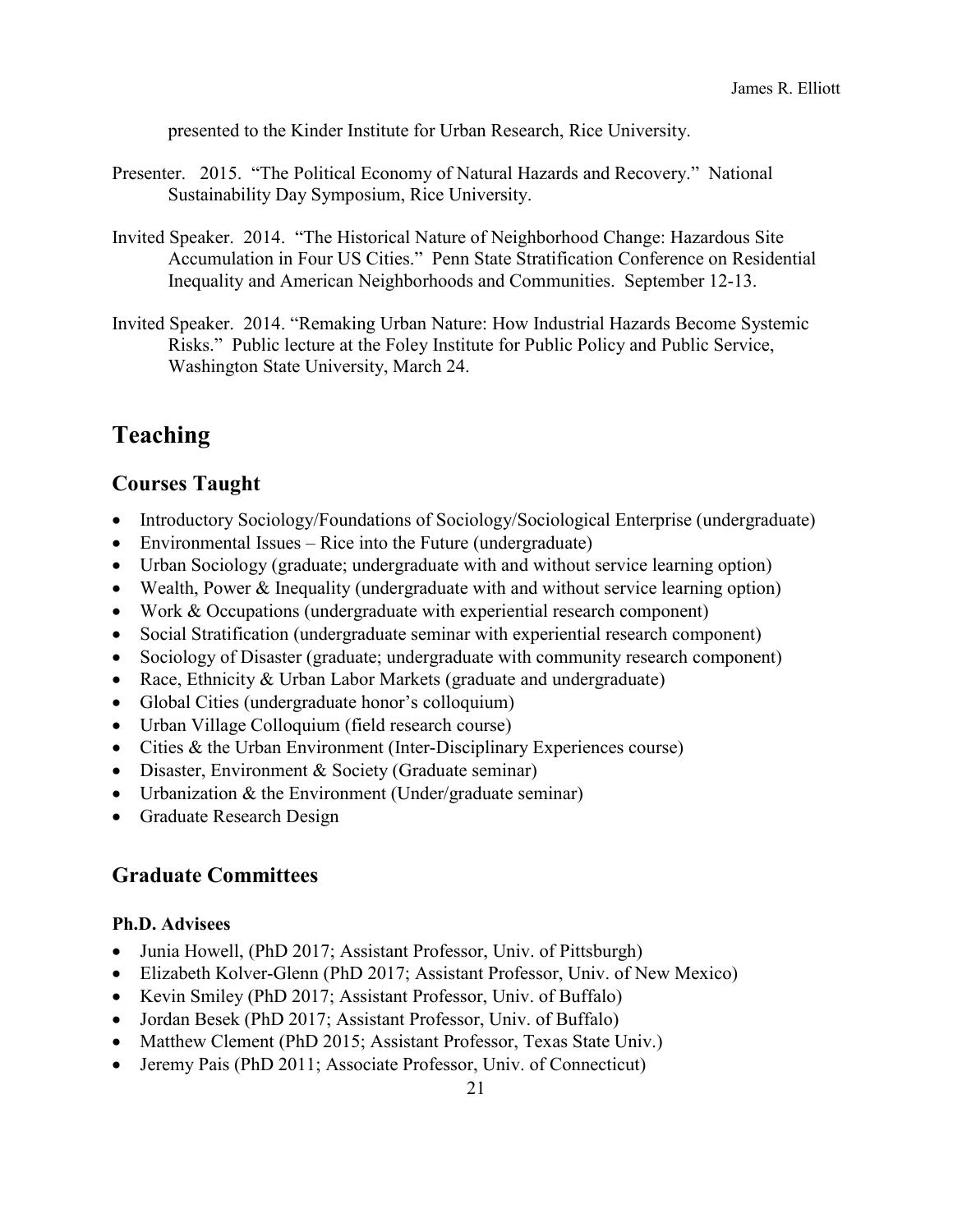- Timothy Haney (PhD 2009; Professor and Director of the Centre for Community Disaster Research, Mt Royal Univ., Canada)
- Jeannie Haubert-Weil (PhD 2008; Associate Professor and Dept. Chair, Winthrop Univ.)

### **Ph.D. Dissertation Committees**

- Sharan Mehta (Sociology, Rice; in process)
- Daniel Bolger (Sociology, Rice; in process)
- Laura Freeman Cenegy (Sociology, Rice; in process)
- Ethan Raker (Sociology, Harvard; Assistant Professor, Univ. of British Columbia)
- Jie Min (Sociology, Rice; Research Scientist, Houston Independent School District)
- Ellen Whitehead (Sociology PhD 2019, Rice; Assistant Professor, Ball State U.)
- Mackenzie Brewer (Sociology PhD 2018, Rice; Assistant Professor, Baylor U.)
- S. Wright Kennedy (History PhD 2018, Rice; Postdoctoral Fellow, Columbia U.)
- Elizabeth Miller (Sociology PhD 2018, U Oregon; Visiting Lecturer, Whittier College)
- Christina Ergas (Sociology PhD 2014, U Oregon; Assistant Professor, U. of Tennessee)
- Nathan Erikson (Sociology PhD 2013, U Oregon; Assistant Professor, Doane College)
- Jennifer Irwin (Business PhD 2012, U Oregon; Assistant Professor, Louisiana State U.)
- Ann Leymon (Sociology PhD 2012, U Oregon; Instructor, Washington State U.)
- Seth Crawford (Sociology PhD 2012, U Oregon; Lecturer, Oregon State U.)
- Mark Harmon Leymon (Sociology PhD 2012, U Oregon; Portland State U.)
- Marcel Ionescu (Sociology PhD 2008, Tulane; Senior Researcher, Education Testing Service)

#### **Ph.D. Comprehensive Exam Committees**

- Daniel Bolger (2019)
- Esmeralda Salazar (2019)
- Jie Min  $(2017)$
- Amanda Bancroft (2015)
- Jordan Besek (2015) Advisor
- Julius McGee (2014)
- Craig Van Pelt (2014) Advisor
- Jesse Lowe (2012)
- David Martin (2012)
- Robert Molinar  $(2012)$  Advisor
- Elizabeth Miller  $(2011)$  Advisor
- Jessica Schultz  $(2011)$  Advisor
- Matthew Clement  $(2010)$  Advisor
- Cade Jameson (2010)
- Ann Leymon (2008)
- Timothy Haney  $(2007)$  Advisor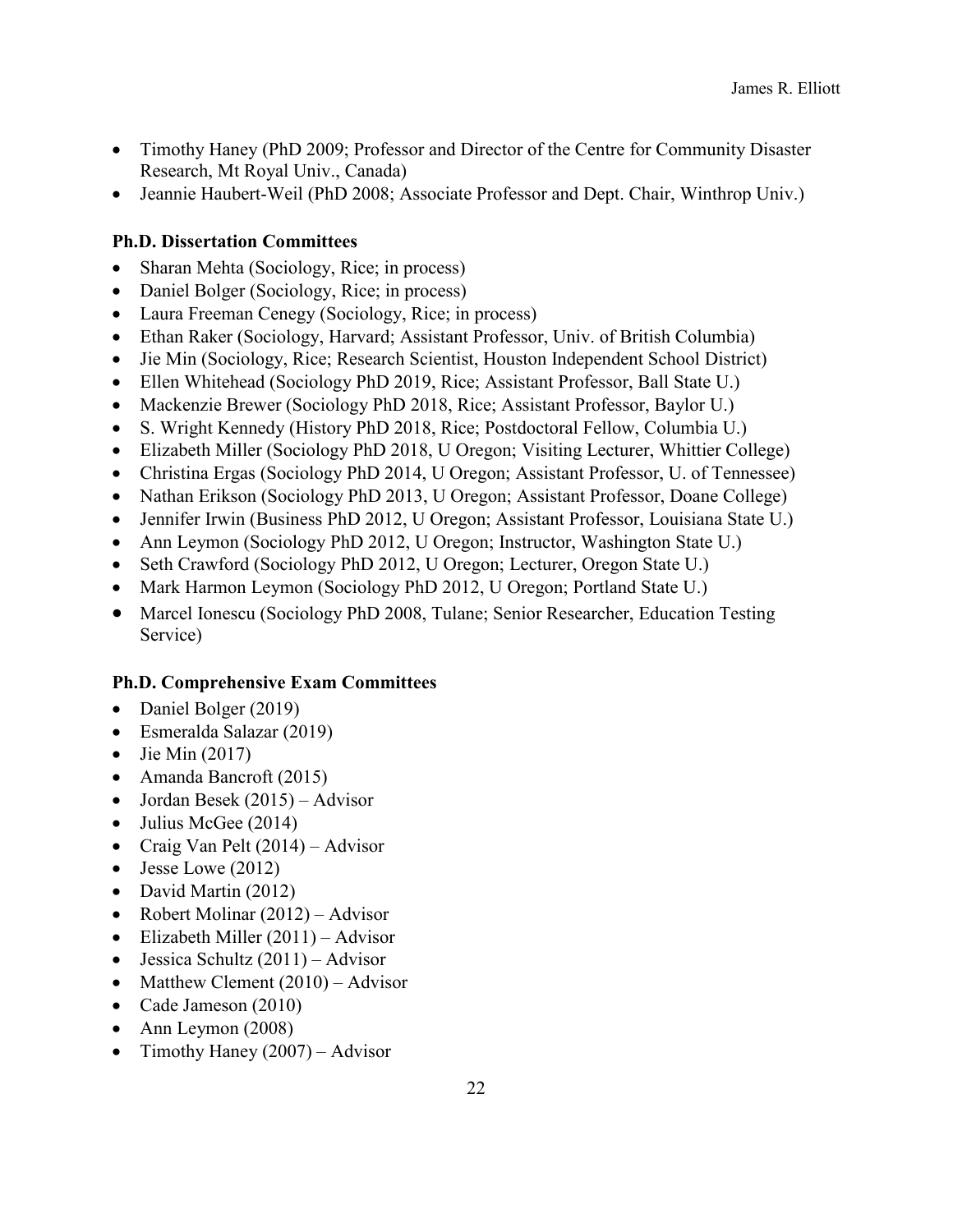#### **M.A. Thesis Advisor**

- Leah Binkovitz (2021)
- Anthony (Alex) Priest (2021)
- Katherine Turner (2021)
- Phylicia Lee Brown (2020)
- Jordan Besek (2014)
- Jessica Schultz (2010)
- Elizabeth Miller (2010)
- Jeremy Pais (2004)
- Marilyn Joyce (2002)
- Timothy Haney (2004)
- Andres Guzman (2014)
- Heather Marek (2014)

#### **M.A. Thesis Committee Member**

- Brenton Kalinowski (Sociology, Rice, 2021)
- Jauhara Ferguson (Sociology, Rice, 2021)
- Erick Samayoa (Sociology, Rice, 2021)
- Dan Bolger (Sociology, Rice, 2018)
- Esmeralda Sanchez Salazar (Sociology, Rice, 2018)
- Jie Min (Sociology, Rice, 2017)

### **Undergraduate Honors Theses & Internships Advised**

### **Rice University (2014-present)**

- Allison Yelvington (Soc, 2019-20): "People's Palaces in Flooding Resilience and Recovery: How Libraries Can Help Communities Prepare, Respond and Recover from Urban Disasters."
- Gibson, Marion (Soc, 2018-19, in conjunction with Barnard College): "Harvey's Injustice: Flood Exposure and Access to Recovery Resources for Latinx Immigrant Communities."
- Katherine A. Thomas (Soc, 2016-17): "Community Perceptions of Risks from the Petrochemical Industry: A Mixed-Methods Approach in the Houston Ship Channel."

#### **University of Oregon (2006-2013)**

- Xiaorui Huang (Soc, 2013-14): "The Environmental Beliefs of American College Students: A Survey Research."
- Nicole Shearer (Soc, 2011-12): "Environmental Justice in Oregon: A Study of Industrial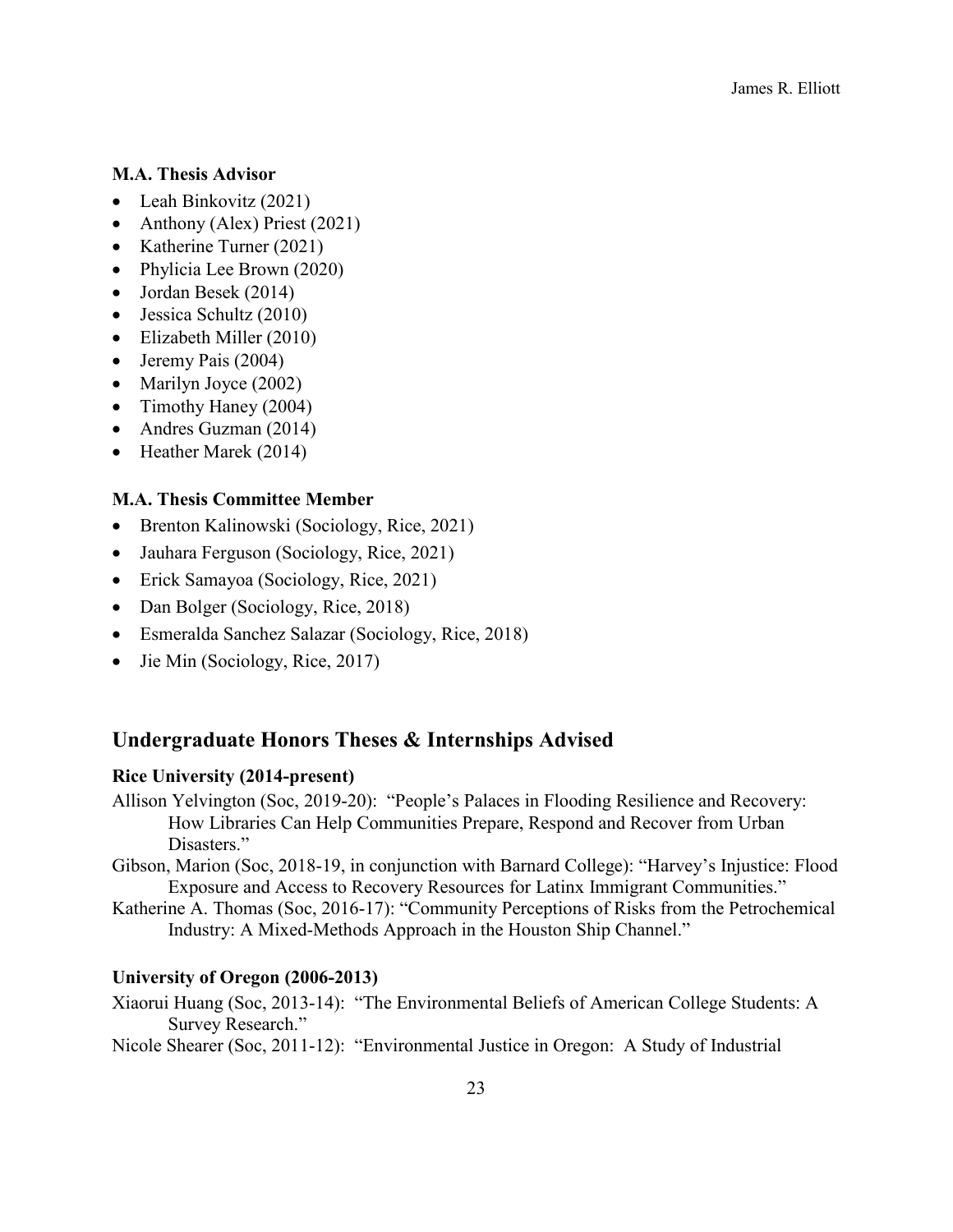Pollutants"

Elliot Sanchez (Soc, 2011): "Hazard Legacies: Uncovering Relict Sites of Industrial Pollution" Derrick Smith (Soc, 2011): "Hazard Legacies: Uncovering Relict Sites of Industrial Pollution" Jamaal Alfatooni (Soc, 2008-09): "Iranian-Americans in the U.S. Labor Market"

- Kerry Davis (Soc/Honors College, 2008-09): "New Destination Enclaves and their Effects on Latino Immigrant Incorporation: A Eugene, Oregon Case Study"
- Anna Satushek (Soc, 2008-09): "Social Construction of Environmental Risks in The Pacific Northwest: A Study of Lahars in Orting, Washington."

#### **Tulane University (1999-2006)**

| Douglas Anderson      |
|-----------------------|
| <b>Emily Baum</b>     |
| <b>Christine Dine</b> |
| Ezra Finkle           |
| Cindy Greenberg       |
| Seth Knudsen          |
| Jamie Koch            |

Alexis Mathis Jacob McClain Rita McClusker Mike Miller Jacqueline Wasser Mari Weitz

# **Service Activities**

### **External Reviewer for Promotion & Tenure Cases**

Florida International University Louisiana State University (2) Mississippi State University Oklahoma State University Penn State University Rutgers University University of Arizona University of Buffalo, SUNY University of Cincinnati University of Delaware University of Minnesota University of North Texas University of Oregon University of Utah Virginia Tech University

#### **Local, Regional and National Service**

Science Advisory Committee, Houston Advanced Research Center. Emergency Response and Preparedness for Hazardous Industrial Events in and around Houston. 2021.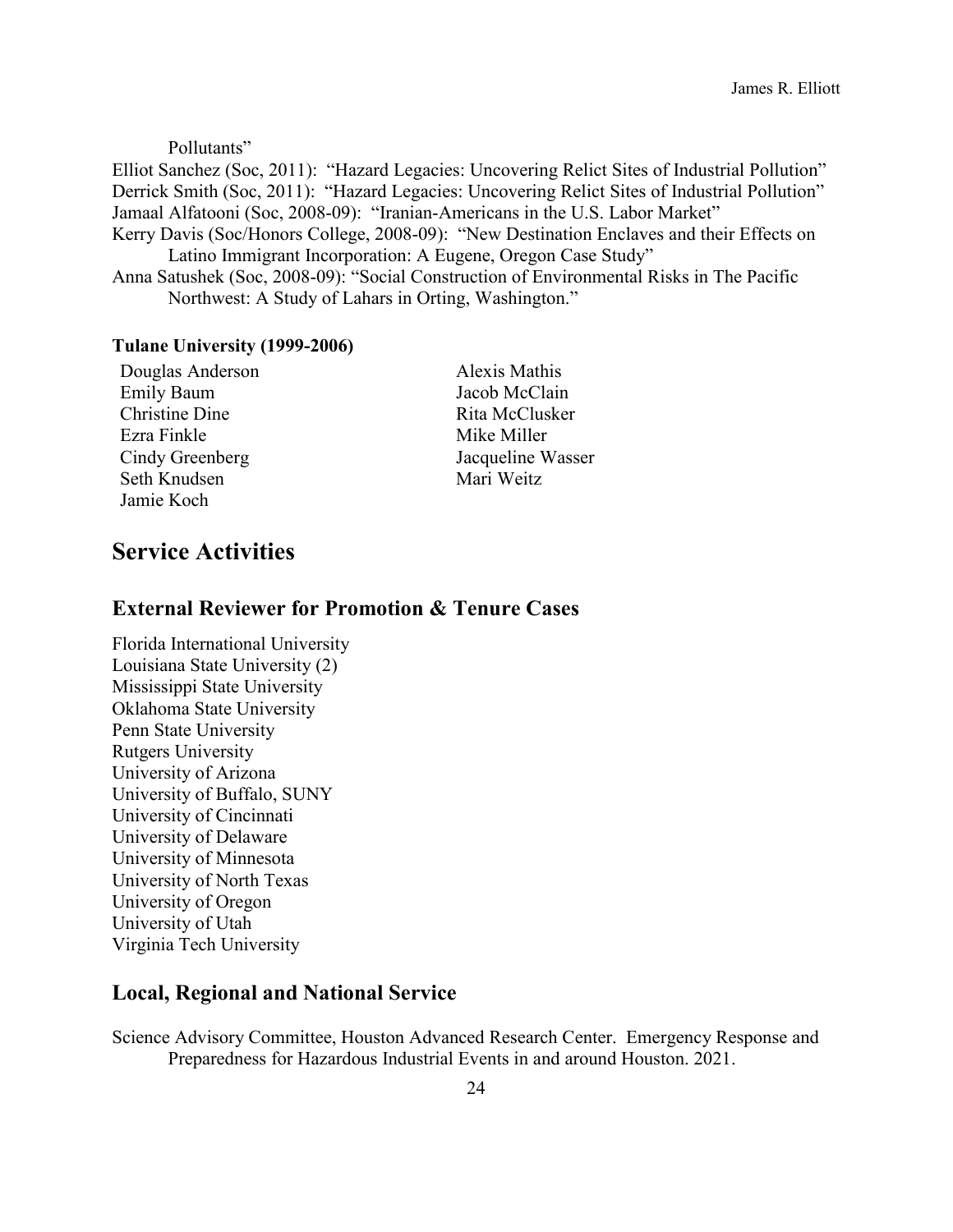- Co-Chair, Robert E. Park Book Award Committee, Community and Urban Sociology Section, American Sociological Association, 2020-21.
- Editorial Board, *Socius*, (official online journal of the American Sociological Association), 2019 present
- Editorial Board, *City & Community* (official journal of the American Sociological Association's Section on Community and Urban Sociology), 2017-present
- Editorial Board, *Demography* (official journal of the Population Association of America), 2016 present.
- Chair of Faculty Advisory Council, Kinder Institute for Urban Research, 2016-present
- Nomination, Council Member, Community and Urban Section, American Sociological Association, 2017.
- Co-Chair, Jane Addams Article Award Committee, Community and Urban Sociology Section, American Sociological Association, 2016-17.
- Nomination, Council Member, Community and Urban Section, American Sociological Association, 2016.
- Co-editor, *Sociological Perspectives*. 2011-15. (With Robert O'Brien, University of Oregon, 2011-2014; and with Jean Stockard, University of Oregon, 2014-15.)
- Population Association of America. 2015-16. Panel Organizer, "Urbanization and Urban Change," and "Urbanization and Urban Change around the World." Annual meeting, Washington DC.
- American Sociological Association. 2010. Panel Organizer, "Sociology of Disasters."
- National Science Foundation. 2007-09. On-Site Advisory Panelist, Sociology Program. (Semiannual meetings in Washington, DC)
- American Sociological Association. 2006. Panel Organizer, "Immigration."
- National Science Foundation. 2002. On-site Review Panelist, Social and Behavior Sciences Infrastructure Competition. (One-time meeting in Washington, DC.)
- National Science Foundation. 2002-Present. Off-site, Ad Hoc reviewer, Social and Behavior Sciences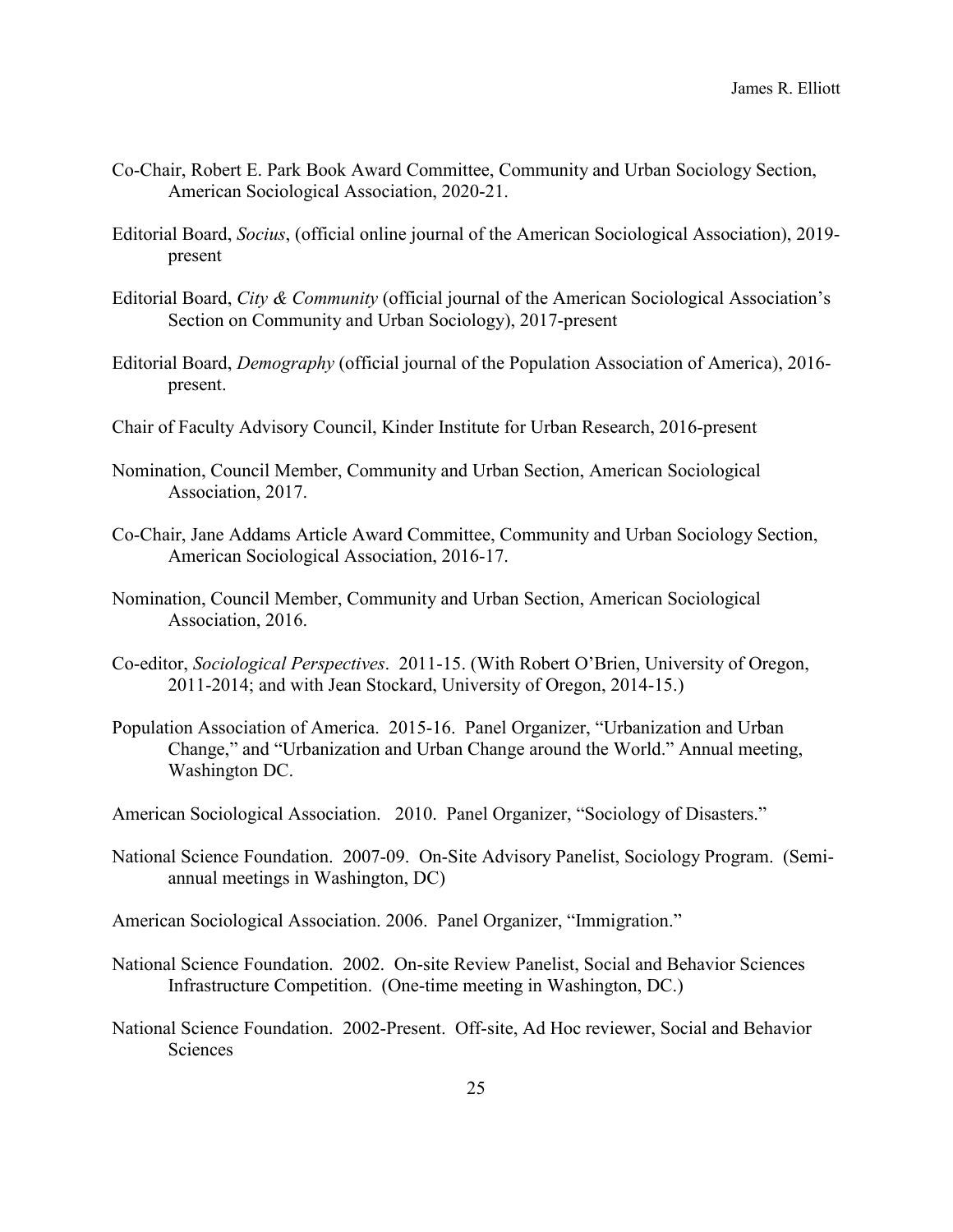U.S. Department of Housing and Urban Development. 2002. Research Competition External Reviewer.

#### **Manuscript Reviewer for**

*American Heart Association Statements American Journal of Public Health American Journal of Sociology American Sociological Review Annual Review of Sociology City & Community Contemporary Sociology Current Research in Environmental Sustainability Demography DuBois Review: Social Science Research on Race Environmental Justice Environmental Research Ethnic & Racial Studies Global Environmental Change Journal of African American Studies Journal of Contingencies and Crisis Management Journal of Environmental Studies and Sciences Journal of Ethnic and Migration Studies Journal of Forestry Journal of Policy Analysis and Management Journal of Regional Science Journal of Urban Affairs Organization & Environment Natural Hazards Natural Hazards Review Population & Environment Population, Space & Place Rural Sociology Social Currents Sociological Focus Social Forces Social Problems Social Science Quarterly Social Science Research Sociological Inquiry Sociological Forum Sociological Perspectives*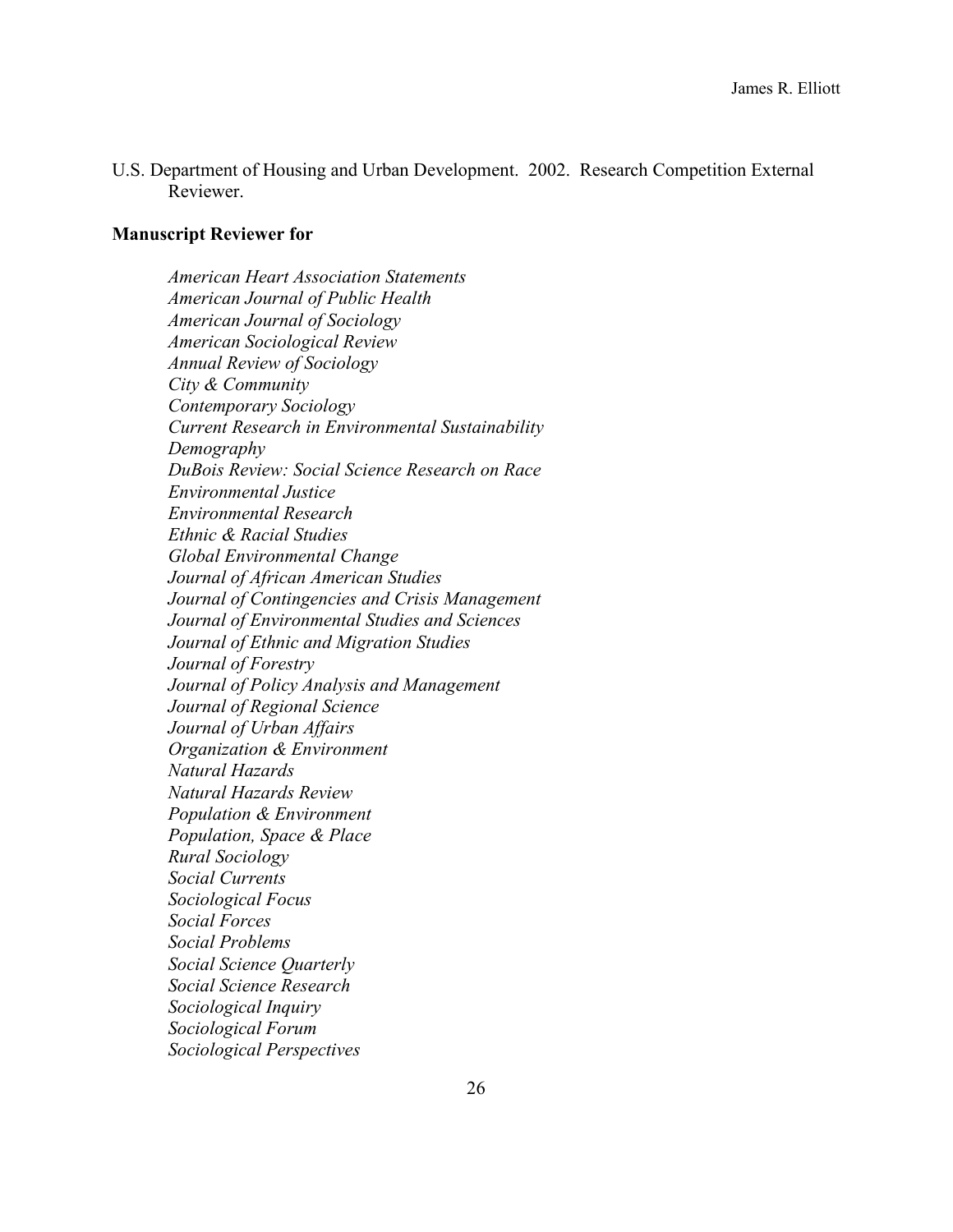*Sociological Quarterly Sociological Spectrum Sociology Compass Socius Urban Geography Urban Studies Work & Occupations*

# **University Service**

- Chair, Faculty Advisory Committee to Kinder Institute for Urban Research
- Co-Director, Social Analytics Cluster, and Steering Committee Member, Center for Energy & Environmental Research in the Human Sciences (CENHS), Rice University
- Decannal Review Committee for School of Architecture
- Decannal Hiring Committee for School of Architecture
- Member, President's Teaching Advisory Committee
- Dean's Advisory Committee, College of Social Sciences, Rice University
- Divisional Advisor, Will Rice College, Rice University
- Faculty Reviewer, *Rice Examiner* (Undergraduate Research Journal)

#### 2010-2012

• Advisory Board Member, Oregon Humanities Center, University of Oregon

### **Departmental Service**

Current & Ongoing

- Chair, Department of Sociology
- Graduate Studies Committee, Sociology, Rice University
- Postdoctoral Committee, Sociology, Rice University

#### 2015 (Fall)

• Co-Undergraduate Advisor, Sociology, Rice University

#### 2012-14

- Promotion & Tenure Committee for Dr. Aaron Gullickson, Sociology
- Executive Committee, Sociology (elected)
- Admissions and Awards Committee, Sociology

#### 2011-2012

• Promotion Committee for Dr. Richard York, Sociology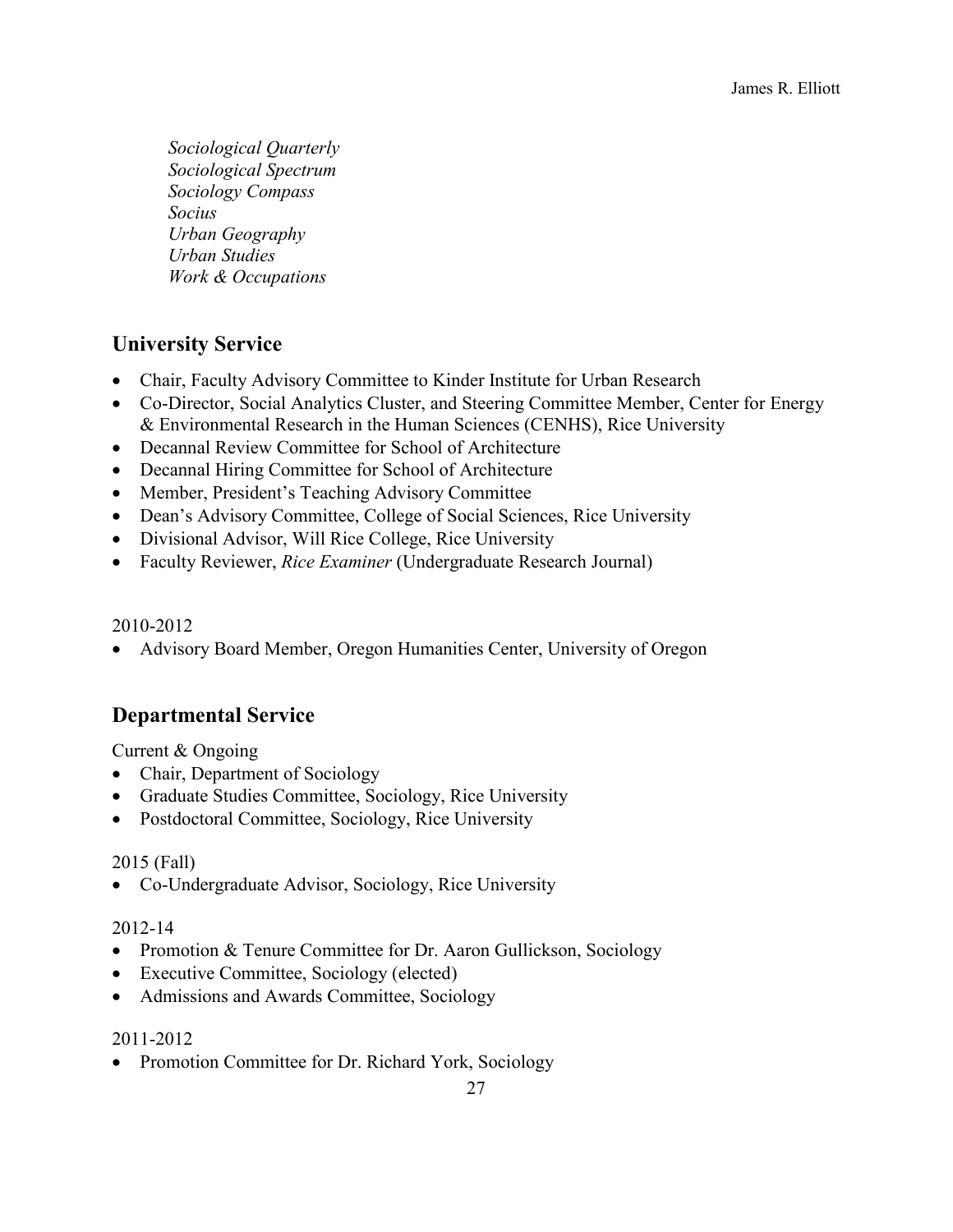- Promotion & Tenure Committee for Dr. Aaron Gullickson, Sociology
- Merit-Based Course Reduction Committee, Sociology (elected)
- Executive Committee, Sociology (elected)

2010-2011 [Family Medical Leave]

• Staff Development Committee

#### 2009-2010

- Admissions and Awards Committee, Sociology
- Merit-Based Course Reduction Committee, Sociology (elected)
- Executive Committee, Sociology (elected)
- Third-Year Review Committee (elected)
- Sixth-Year Review Committee (elected)
- Incoming Undergraduate Advising (volunteered)
- Alpha Kappa Delta Induction Ceremony Speaker (volunteered)

#### 2008-2009

- Chair, Third-Year Review Committee (Aaron Gullickson)
- Staff Development Committee
- Executive Committee (elected)

#### 2007-2008

- Chair, Promotion & Tenure Committee (Michael Aguilera)
- Graduate Admissions and Awards Committee
- Merit Committee (elected)
- Executive Committee (elected)

#### 2006-2007

- Merit Committee (elected)
- Executive Committee (elected)
- Alpha Kappa Delta Induction Ceremony Speaker (volunteered)

#### **1999-2005 (Tulane University)**

- Director of Graduate Studies, 2005-06
- University Speaker/Representative, Capital Campaign Outreach, Tulane/Philadelphia, 2005.
- First-Year Reading Project, Tulane University, 2004.
- Faculty Representative, Committee on Academic Requirements, Tulane University 2003-06
- Faculty Representative, Newcomb College Fellowship Committee, 2003-2006.
- Faculty Representative, Planning Committee, College of Human & Urban Ecology, 2003.
- Faculty Fellow, Office of Service Learning, Tulane University, 2003.